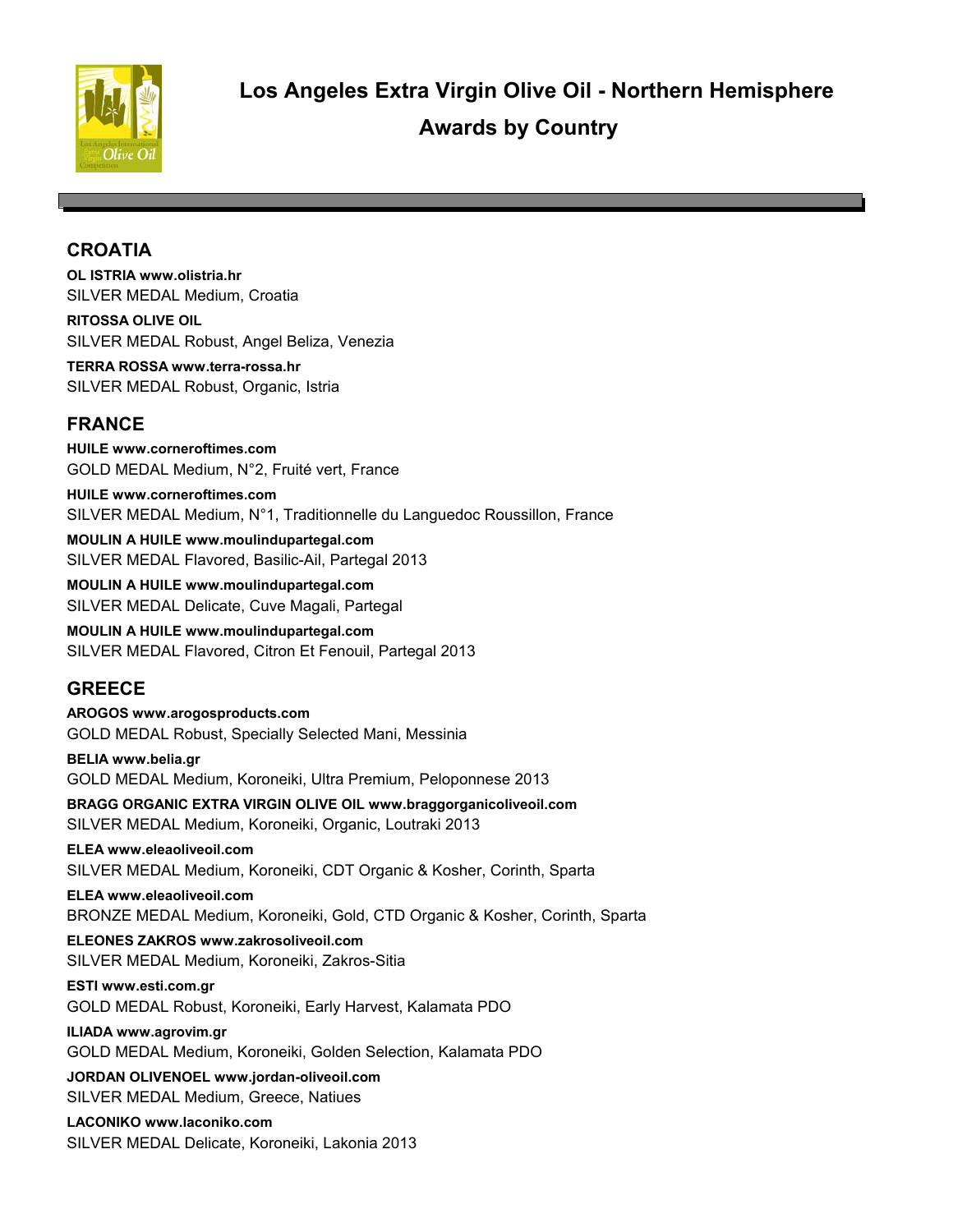

# **GREECE**

**MANI www.maniimports.com** SILVER MEDAL Robust, Koroneiki, Kalamata

**MORIA ELEA www.olivevision.gr** SILVER MEDAL Delicate, Deluxe, Greece

**NOAN OLIVE OIL www.noanoliveoil.com** BRONZE MEDAL Medium, Organic, Pelion Peninsula

**OLEA JUICE www.oleajuice.com** SILVER MEDAL Medium, Short, Peloponnese 2013

**OLEA JUICE www.oleajuice.com** SILVER MEDAL Delicate, Manaki, Peloponnese 2013

**OLEA JUICE www.oleajuice.com** SILVER MEDAL Medium, Peloponnese 2013

# **ITALY**

**46° PARALLELO www.46parallelo.it** SILVER MEDAL Medium, Casaliva, Trentino

**46° PARALLELO www.46parallelo.it** SILVER MEDAL Medium, Biologico, Trentino

**ALTOMENA www.altomena.it** GOLD MEDAL Medium, Biologico, Maiuscolo

**AZIENDA AGRICOLA SAN GIOVANNI SSA www.aziendasangiovanni.it** GOLD MEDAL Flavored, Organic, Toscana

**AZIENDA AGRICOLA SAN GIOVANNI SSA www.aziendasangiovanni.it** SILVER MEDAL Robust, Ecce Oleum, Organic, Toscana

**BICENO www.oliobiceno.com** SILVER MEDAL Flavored, Sicily 2012

**BICENO www.oliobiceno.com** SILVER MEDAL Flavored, Basil, Sicily 2012

**BICENO www.oliobiceno.com** SILVER MEDAL Flavored, Sicily 2012

**BICENO www.oliobiceno.com** SILVER MEDAL Flavored, Oregano, Sicily 2012

**CA'RAINENE www.carainene.it** SILVER MEDAL Medium, TreFort, Verona 2013

**CARPINETO www.carpineto.com** SILVER MEDAL Medium, Sillano, Tuscany 2012

**CESARE E CESARA BUONAMICI www.buonamici.it** SILVER MEDAL Medium, Colline Di Firenze IGP

**CRUDO www.manicaretti.com** SILVER MEDAL Medium, Ogliarola, Puglia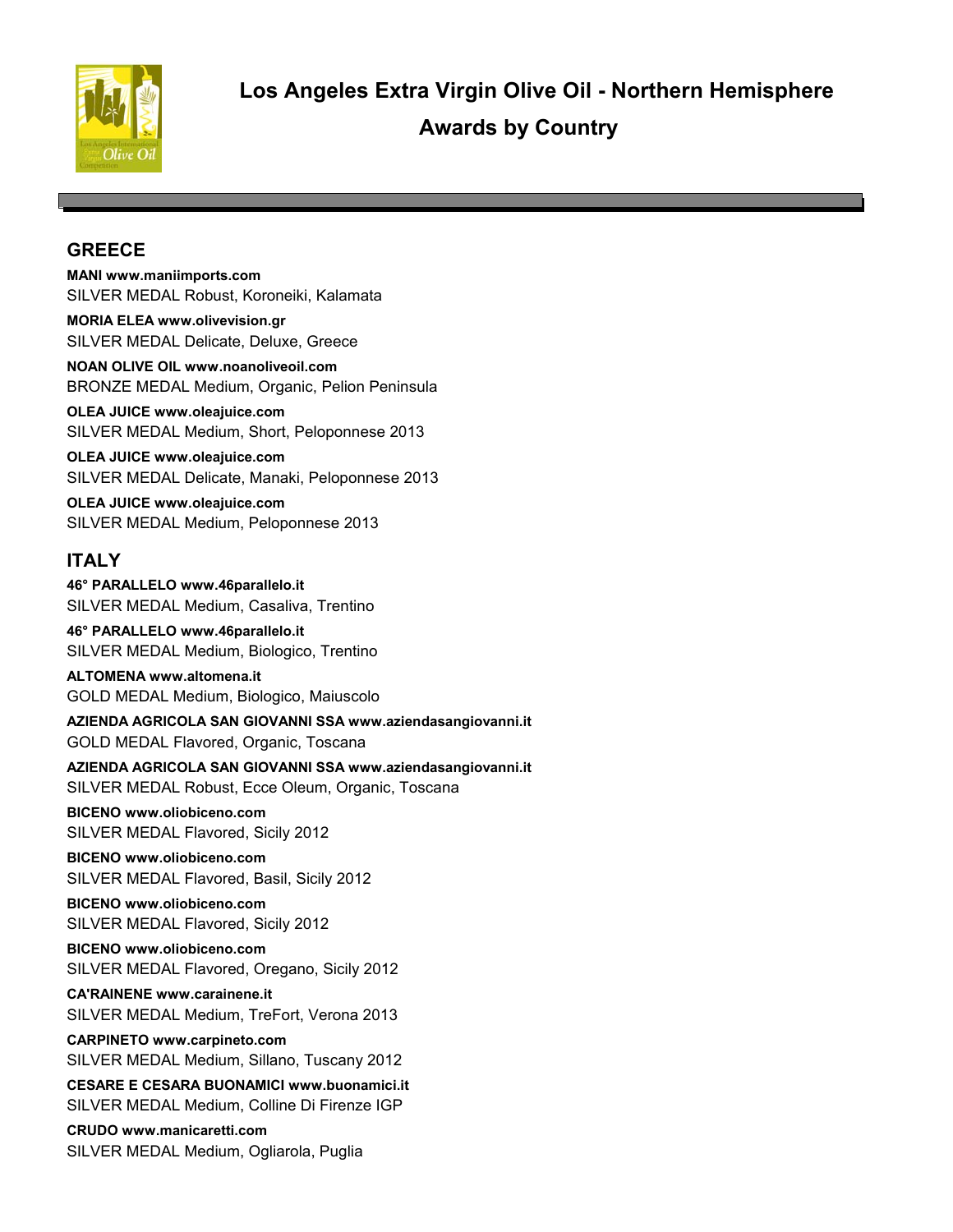

 **Awards by Country Los Angeles Extra Virgin Olive Oil - Northern Hemisphere**

#### **ITALY**

#### **DECIMI www.decimi.it**

SILVER MEDAL Medium, Emozione, Umbria 2012

#### **DEL CARMINE www.aziendadelcarmine.it**

GOLD MEDAL Medium, Ascolana,Oleo de la Marchia, Marche 2013

#### **DOMENICA FIORE www.domenicafiore.com**

BRONZE MEDAL Robust, Reserva, Umbria DOP 2013

#### **EXTRA SRL www.extrafood.it**

BRONZE MEDAL Medium, Taggiasca, Liguria

#### **FATTORIA BACIO www.fattoriabacio.com** BRONZE MEDAL Medium, Leccino Del Corno, Toscana IGP

**FATTORIA BACIO www.fattoriabacio.com** BRONZE MEDAL Medium, Corregiolo, Toscana IGP

**FATTORIA CASAMORA www.casamora.it** SILVER MEDAL Robust, Florilegium, Toscana 2012

**FATTORIA CASAMORA www.casamora.it** BRONZE MEDAL Medium, Moraiolo, Toscana 2012

**FATTORIA CASAMORA www.casamora.it** BRONZE MEDAL Delicate, Leccino, Toscana 2012

**FATTORIA IL MELOGRANO www.fattoriailmelograno.it** BRONZE MEDAL Medium, Frantoio, Toscana 2013

**FATTORIA RAMERINO www.fattoriaramerino.it** BEST OF SHOW - INTERNATIONAL - Robust, BEST OF CLASS, GOLD MEDAL Robust, Primus, Guadagnolo 2013

**FATTORIA RAMERINO www.fattoriaramerino.it** SILVER MEDAL Medium, Dulcis, Guadagnolo 2013

**FONTANARA SRL www.fontanara.it** SILVER MEDAL Medium, Borgoliva, Via Fleming, 10, Veneto

**FONTE DI FOIANO www.fontedifoiano.it** BRONZE MEDAL Medium, Moraiolo, Tuscany 2013

**FRANTOI CUTRERA www.frantoicutrera.it** GOLD MEDAL Robust, Segreto degli Iblei, Monti Iblei DOP 2012

**FRANTOI CUTRERA www.frantoicutrera.it** SILVER MEDAL Robust, Tonda Iblea, Primo, Monti Iblei DOP 2012

**FRANTOIO LORETI www.frantoioloreti.it** SILVER MEDAL Medium, Perugia

**FRATELLI LIBERATI**  SILVER MEDAL Delicate, Lazio

**FRESCOBALDI LAUDEMIO www.frescobaldi.it** BRONZE MEDAL Medium, Tuscany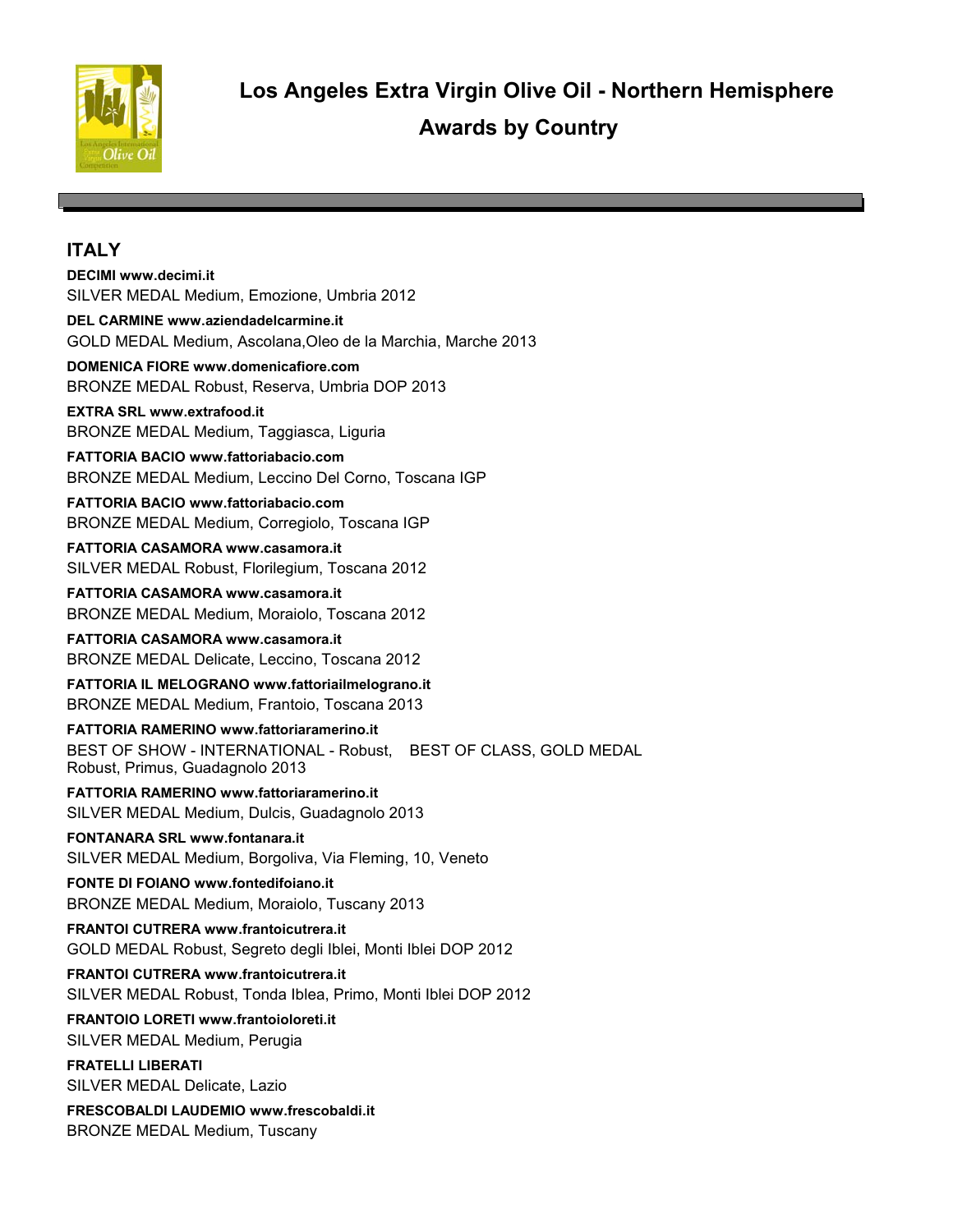

# **ITALY**

**GALANTINO www.galantino.it** SILVER MEDAL Flavored, Bel Tocco, Puglia 2013

**GIACHI GIOVANNI SRL www.giachioleari.it** SILVER MEDAL Robust, Duomo, Toscana IGP

**I GRECO www.Igreco.it** GOLD MEDAL Medium, Biologico, Bruzio DOP

### **INTINI www.oliointini.it**

GOLD MEDAL Robust, Cima Di Mola, Italy 2013

#### **INTINI www.oliointini.it**

GOLD MEDAL Medium, Picholine, Italy 2013

#### **LA MOLA**

GOLD MEDAL Medium, Sabina DOP 2013

**LA RANOCCHIAIA www.laranocchiaia.it** BRONZE MEDAL Robust, Leccio Del Corno, Toscana 2013

**LA VECCHIA MACINA www.agrolio.com** SILVER MEDAL Robust, Coratina, Terra Di Bari DOP 2013

# **L'ARCANGELO www.larcangelo.it**

SILVER MEDAL Medium, Minucciola, Penisola Sorrentina DOP 2012

#### **L'ARTE DELL'OLIVO www.larte.us**

SILVER MEDAL Robust, Tuscany "Nuovo", Tuscany

**LE TRE COLONNE www.letrecolonne.com** BEST OF CLASS, GOLD MEDAL Medium, Coratina, Bio, Puglia 2013

**LE TRE COLONNE www.letrecolonne.com** GOLD MEDAL Medium, Terra Di Bari DOP 2013

**LIBRANDI www.oliolibrandi.it** SILVER MEDAL Medium, Nocellara Del Belice, Organic, Calabria 2013

**L'UPUPA www.agriturismolupupa.com** SILVER MEDAL Robust, Lecce

**MARSICANI www.marsicani.com** SILVER MEDAL Delicate, Cilento DOP

**MURGO www.murgo.it** SILVER MEDAL Delicate, Nocellara dell'Etna, Sicily

**NOAN OLIVE OIL www.noanoliveoil.com** GOLD MEDAL Robust, Itrana, Organic, Intenso, Lazio

**NOVELLO CAVAZZA www.oliodelgarda.it** SILVER MEDAL Medium, Garda Bresciano DOP 2012

**OLEIFICIO DELL'ORTO www.oleificiodellorto.it** GOLD MEDAL Medium, Biologico, Campania

**OLEIFICIO DELL'ORTO www.oleificiodellorto.it** GOLD MEDAL Medium, Colline Salernitane DOP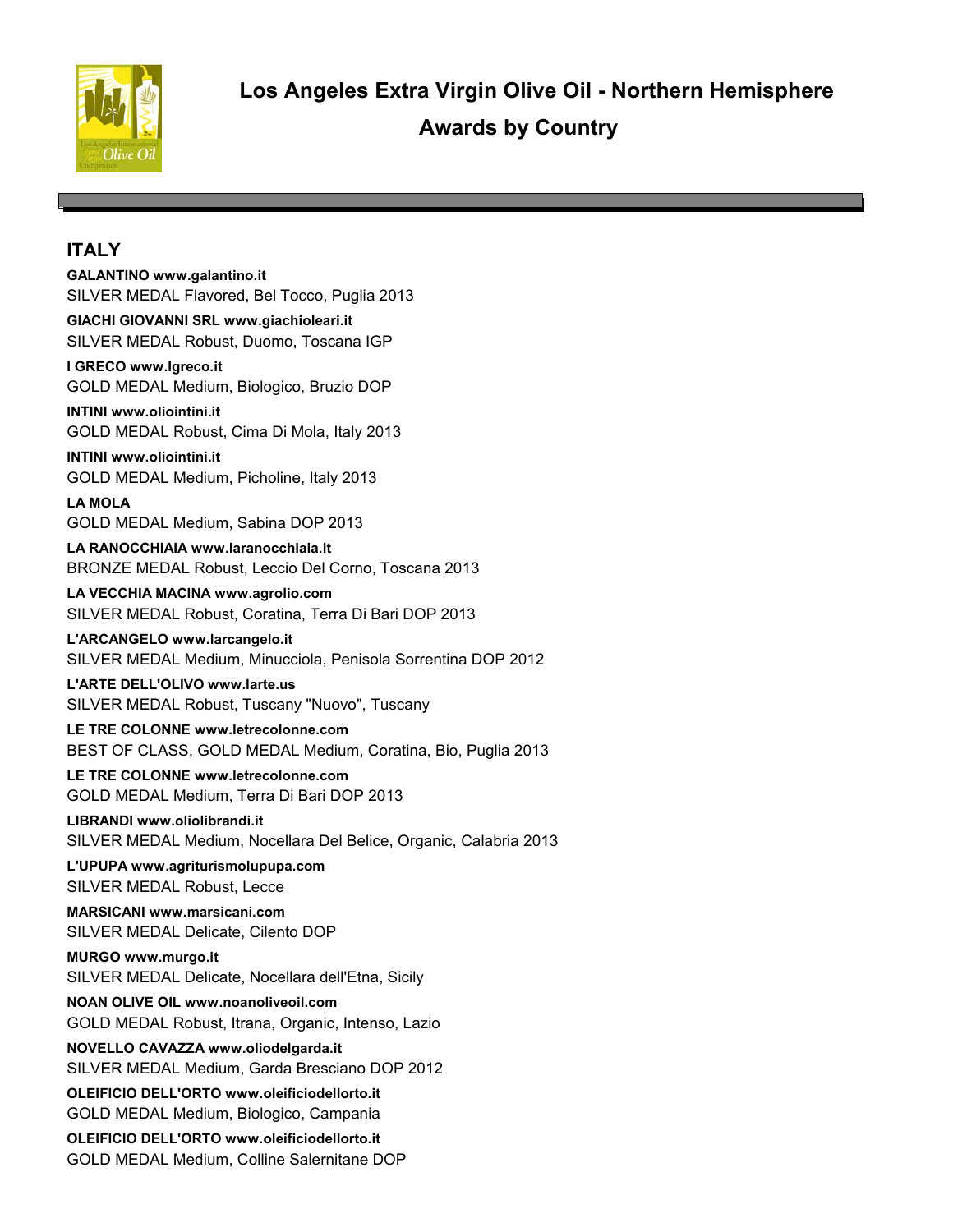

# **ITALY**

**OLIO ROMANO www.frantoioromano.it** GOLD MEDAL Robust, Ortice, Riserva, Benvento

**OLIO ROMANO www.frantoioromano.it** SILVER MEDAL Delicate, Gold, Benevento

**OLIO VERDE www.olioverde.it** SILVER MEDAL Robust, Nocellara del Belice, Sicily

**OLIOCRU www.oliocru.it** BEST OF SHOW- INTERNATIONAL- Medium- Marco Mugelli, BEST OF CLASS, GOLD MEDAL Medium, LAB, Limited Edition, Italy

**OLIOCRU www.oliocru.it** SILVER MEDAL Medium, Frantoio, Origini, Italy

**PLANETA www.planeta.it** GOLD MEDAL Robust, Val di Mazara DOP

**PODERE BOGGIOLI www.boggioli.com** GOLD MEDAL Robust, Organic, Toscano IGP 2013

**PODERE MONTEDORO www.poderemontedoro.it** GOLD MEDAL Medium, Coratina, Don Gioacchino, Terra Di Bari DOP

**SEGESTA www.castleimporting.com** SILVER MEDAL Medium, Unfiltered, Sicily

**SEGESTA www.castleimporting.com** SILVER MEDAL Medium, Sicily

**TENUTA LE SELVE www.tenutaleselve.com** SILVER MEDAL Medium, Garda Bresciano DOP

**TERRE ALTE DI TOSCANA www.oleificioolma.it** SILVER MEDAL Robust, Toscano IGP 2013

**TITONE www.titone.it** BRONZE MEDAL Medium, Sicily

**TRAPPETO DI CAPRAFICO www.trappetodicaprafico.com** BEST OF SHOW - INTERNATIONAL - Delicate, BEST OF CLASS, GOLD MEDAL Delicate, Abruzzo

**TRAPPETO DI CAPRAFICO www.trappetodicaprafico.com** BRONZE MEDAL Medium, Organic, Colline Teatine DOP

**VILLA CUPA** 

BRONZE MEDAL Robust, Campagna, Puglia

**VILLA ZOTTOPERA www.zottpera.it** GOLD MEDAL Medium, Organic, Chiramonte Gulfi 2013

**VIVERE www.agrivivere.com** SILVER MEDAL Medium, Casaliva, Trentino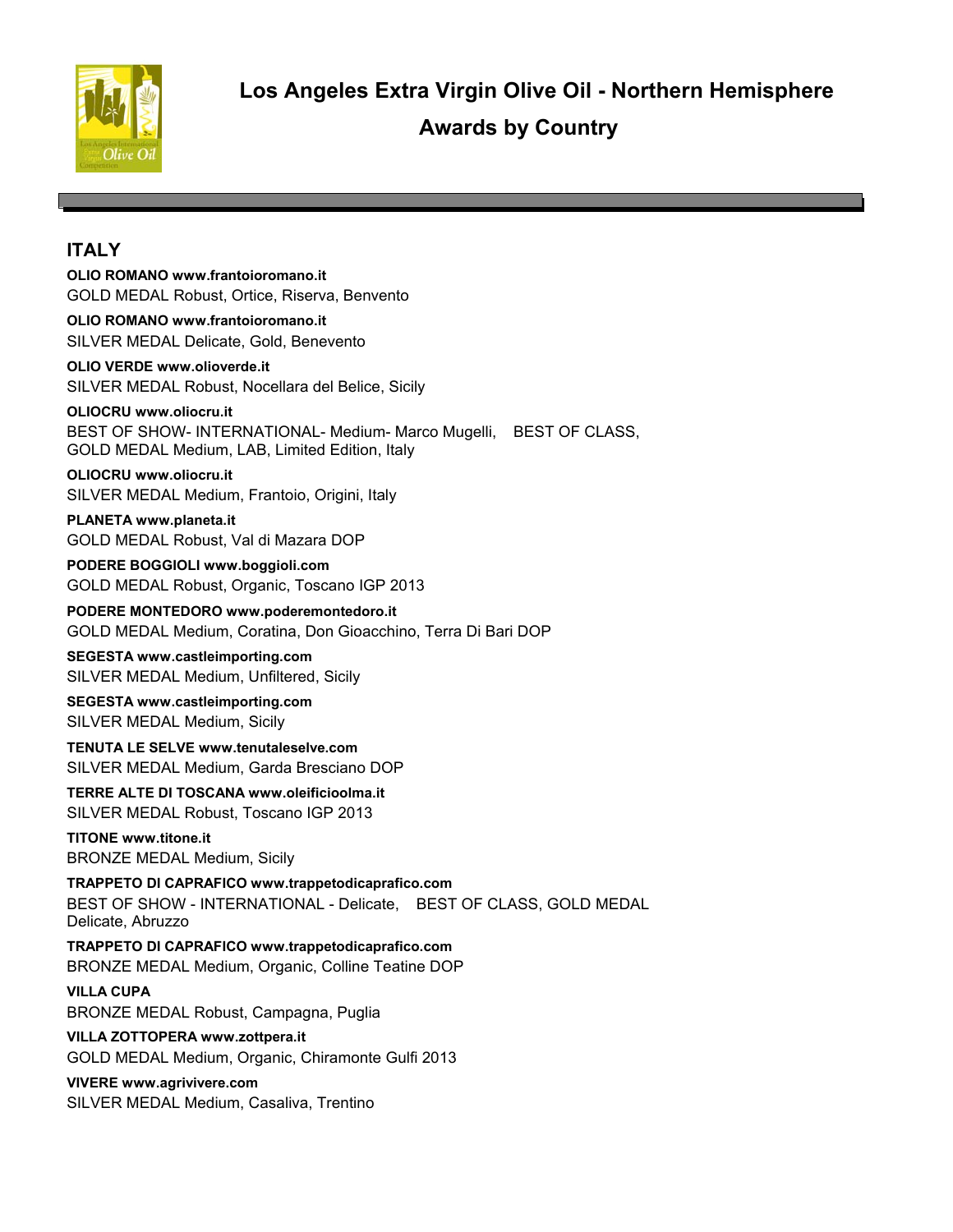

# **JAPAN**

**1ST ORIGIN www.1st-olive.com** SILVER MEDAL Medium, Shodoshima **AGRI OLIVE SHODOSHIMA www.agri-olive.co.jp** SILVER MEDAL Medium, AOS, Shodoshima **I'S LIFE EXTRA VIRGIN OLIVE OIL www.rakuten.ne.jp** SILVER MEDAL Delicate, Shodoshima **I'S LIFE GREEN LEMON OLIVE OIL www.rakuten.ne.jp** SILVER MEDAL Flavored, Shodoshima **JUNSHOUDOSHIMASAN**  SILVER MEDAL Medium, Organic, Shodoshima **MISAKI-KOBO**  GOLD MEDAL Medium, Shodoshima **NOUKA GA TUKUTTA www.sorai-olive-farm.com** SILVER MEDAL Medium, Shodoshima **SAEGUSA CO. www.81.tiki.ne.jp** GOLD MEDAL Medium, Shodoshima **SHODOSHIMA GOLD LABEL www.healthyolive.com** GOLD MEDAL Medium, Shodoshima **SHODOSHIMA OLIVE KOUEN www.olive-pk.jp** SILVER MEDAL Medium, Tedumi Ichibansibori, Shodoshima **SHODOSHIMA OLIVEYA www.syodosima-olive.com** GOLD MEDAL Medium, Shodoshima **SOUJU www.souju.co.jp** SILVER MEDAL Medium, Mission, Kagawa **TOYO OLIVE OIL www.toyo-olive.com** GOLD MEDAL Medium, Tolea, Shodoshima **TOYO OLIVE OIL www.toyo-olive.com** GOLD MEDAL Medium, Tedumi, Shodoshima **YAMAHISA www.yama-hisa.co.jp** GOLD MEDAL Medium, Shoudoshima 2013 **MEXICO BODEGAS DE SANTO TOMAS www.santo-tomas.com** GOLD MEDAL Medium, Manzanillo, Valle de San Vicente **BODEGAS DE SANTO TOMAS www.santo-tomas.com** SILVER MEDAL Medium, Mision, Valle de San Vicente **BODEGAS DE SANTO TOMAS www.santo-tomas.com** SILVER MEDAL Medium, Nevadillo, Valle de San Vicente **BODEGAS DE SANTO TOMAS www.santo-tomas.com**

SILVER MEDAL Medium, Ascolano, Valle de San Vicente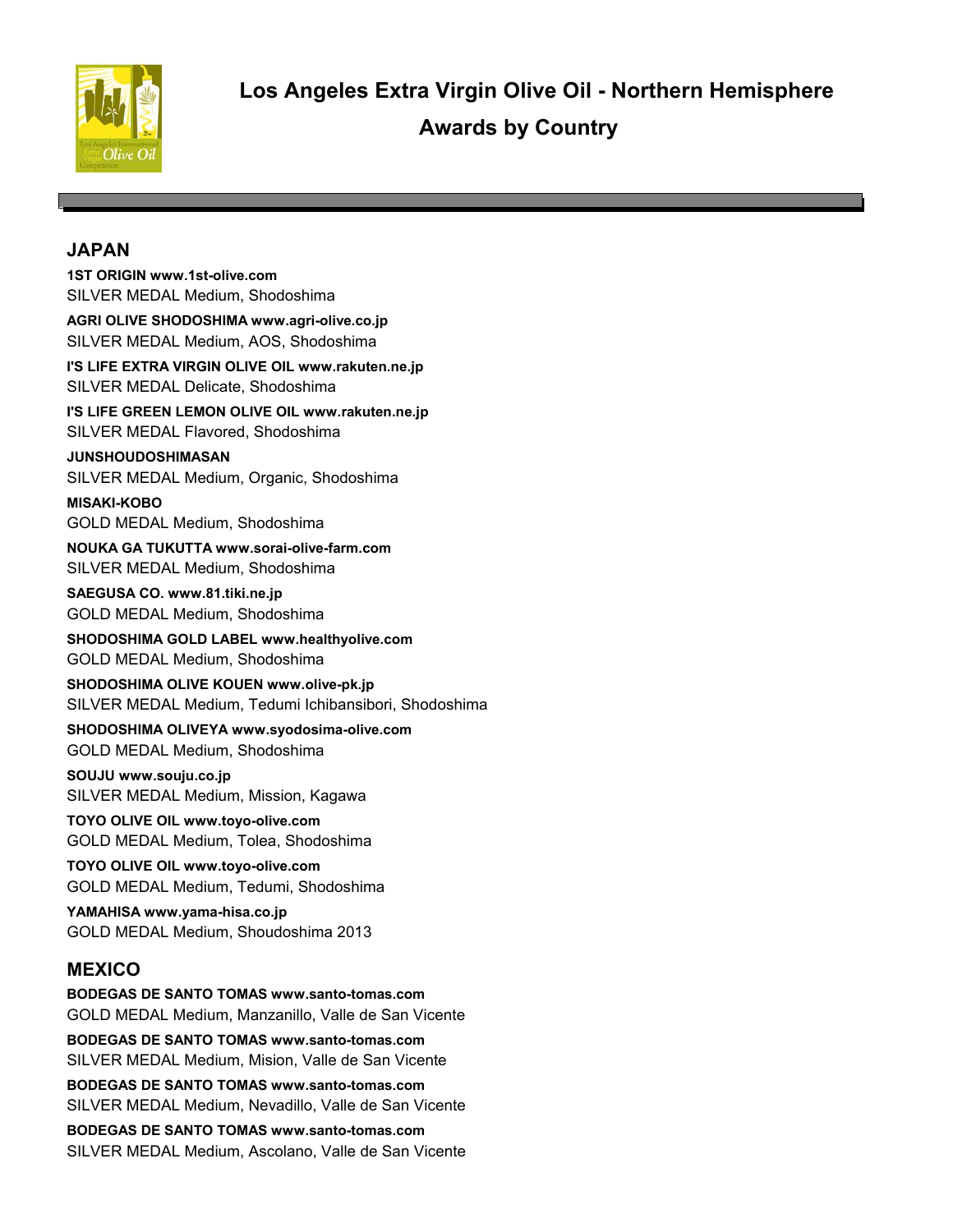

# **MOROCCO**

**AICHA www.aicha.com** SILVER MEDAL Medium, Morocco

**VOLUBILIS www.aicha.com** GOLD MEDAL Medium, Picholine, Premium, Morocco

# **PORTUGAL**

**ACUSHLA www.acushla.com** BRONZE MEDAL Medium, Tras os Montes PDO

#### **ANDORINHA www.sovena.pt**

BRONZE MEDAL Delicate, Vintage, Ferreira do Alentejo

**AZEITE PORCA DE MURÇA www.caom.pt** SILVER MEDAL Medium, Portuguese DOP

**CABECO DAS NOGUEIRAS www.saov.pt** BRONZE MEDAL Medium, Premium, Ribatejo 2013

**CORTES DE CIMA www.cortesdecima.pt** SILVER MEDAL Medium, Cobrançosa, Alentejo

**DEPRADO www.deprado.eu** SILVER MEDAL Delicate, Organic Family Harvest, Alentejo 2012

#### **GALLO www.gallooliveoil.com** SILVER MEDAL Medium, Grande Escolha, Abrantes

**GALLO www.gallooliveoil.com** BRONZE MEDAL Medium, Colheita Ao Luar, Abrantes

**HERDADE DE MARCOLOS www.rgroviscogarcia.pt** BRONZE MEDAL Medium, Marcolos Estate, Alentejo

**HERDADE DO ESPORAO www.esporao.com** BRONZE MEDAL Medium, Alentejo 2013

**HERDADE DO ESPORAO www.esporao.com** BRONZE MEDAL Medium, Seleccao, Alentejo 2013

**HERDADE PACO DO CONDE www.pacodoconde.com** BRONZE MEDAL Medium, Portugal

**INNOLIVA www.innoliva.es** GOLD MEDAL Medium, Arbequina, 0600910, Portugal 2013

**OLIVEIRA DA SERRA www.oliveradaserra.pt** SILVER MEDAL Medium, 1ª Colheita, Ferreira do Alentejo

**OLIVEIRA DA SERRA www.oliveiradaserra.pt** BRONZE MEDAL Delicate, Vintage, Ferreira do Alentejo

**OLIVEIRA DA SERRA www.oliveiradaserra.pt** BRONZE MEDAL Medium, Lagar do Marmelo, Ferreira do Alentejo

**OLIVEIRA RAMOS www.jportugalramos.com** SILVER MEDAL Delicate, Premium, Alentejo 2013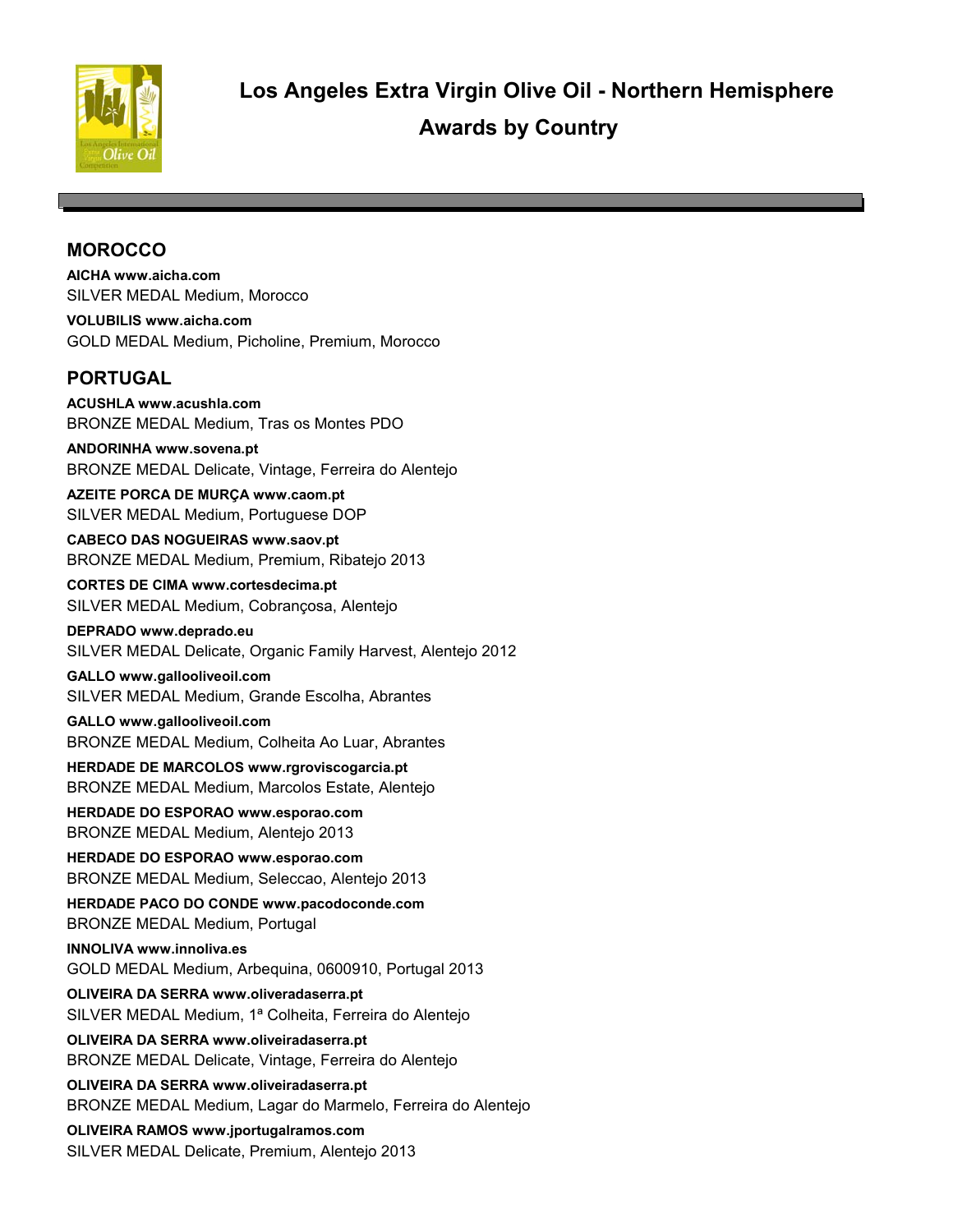

# **PORTUGAL**

**PACO DOS INFANTES www.riazor.pt** BRONZE MEDAL Medium, Alentejo 2013

**TORREJANO www.riazor.pt** BRONZE MEDAL Medium, Ribatejo 2013

# **SPAIN**

**ALBARES ONE www.jalonmoncayo.com** SILVER MEDAL Medium, Tierras Blancas, Zaragoza 2013

**ALMA DE JEREZ www.eljardindealmayate.com** GOLD MEDAL Robust, Andalucia 2013

**ALMA DE JEREZ www.eljardindealmayate.com** BRONZE MEDAL Delicate, Jerez De La Frontera 2013

**ALMA OLIVA www.almazarasdelasubbetica.com** BRONZE MEDAL Medium, Arbequina, Priego De Cordoba DOP 2013

**ARAGEM www.coopcambrils.com** SILVER MEDAL Robust, Arbequina, Genuine, Tarragona

**AUBOCASSA www.aceitesdauro.es/aubocassa.html** BRONZE MEDAL Medium, Arbequina, Oli de Mallorca DOP

### **BASILIPPO www.basilippo.com**

SILVER MEDAL Flavored, Vanilla, Aromas, Sevilla

**BASILIPPO www.basilippo.com** BRONZE MEDAL Delicate, Arbequina, Seleccion, Sevilla

**BASILIPPO www.basilippo.com** BRONZE MEDAL Flavored, Orange, Aromas, Sevilla

**CAL SABOI www.calsaboi.com** SILVER MEDAL Medium, Arbequina, Premium, Catalonia

**CAMINO DE ANIBAL www.aceitedelcaminodeanibal.com** SILVER MEDAL Medium, Organic, Spain

**CASAS DE HUALDO www.casasdehualdo.com** BEST OF CLASS, GOLD MEDAL Medium, Reserva de Familia, Spain

**CASAS DE HUALDO www.casasdehualdo.com** GOLD MEDAL Medium, Picual, Spain

**CASTELLO**  SILVER MEDAL Delicate, Arbequina, Catalunya 2013

**CENTENARIUM www.noblezadelsur.com** BRONZE MEDAL Robust, Picual, Premium, Jaen

**CLADIVM www.aroden.com** SILVER MEDAL Robust, Hojiblanca, Priego De Cordoba DOP 2013

**CLOS DE LA TORRE www.closdelatorre.com** BRONZE MEDAL Robust, Cataluna 2013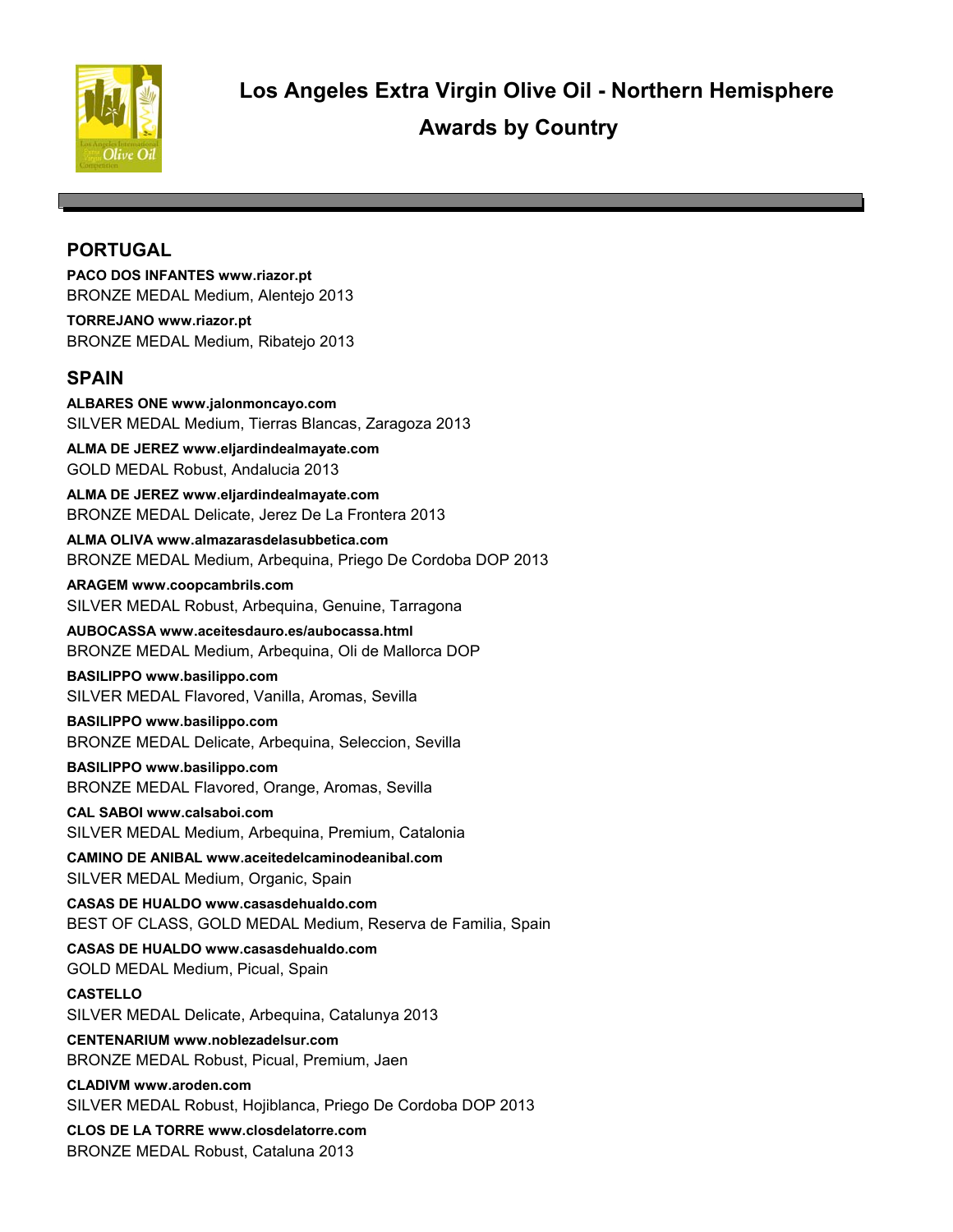

# **SPAIN**

**COOPERATIVA DE VIVER www.cooperativaviver.es** SILVER MEDAL Medium, Serrana Del Palancia, Lagrima, Comunitat Valenciana, **CORTIJO DE SUERTE ALTA www.suertealta.es** GOLD MEDAL Medium, Coupage Natural,Organic, Baena DOP **CORTIJO LA TORRE www.aceitessanantonio.com** SILVER MEDAL Medium, Picual, Premium, Andalucia **DAURO www.aceitesdauro.es** BRONZE MEDAL Medium, Barcelona **DEORTEGAS www.deortegas.com** SILVER MEDAL Medium, Picual, Murcia 2013 **DOMINUS COSECHA TEMPRANA www.monva.es** BRONZE MEDAL Medium, Picual, Sierra Magina DOP 2012 **DOS CIELOS PRIVADO www.doscielosprivado.com** SILVER MEDAL Medium, Arbequina, Suriana 2013 **EGREGIO www.oleostepa.com** SILVER MEDAL Robust, Organic, Andalucia **EL EMPIEDRO www.coopurismapriego.com** SILVER MEDAL Delicate, Priego De Cordoba DOP 2013 **ELIXIRE www.elixire.cat** BRONZE MEDAL Medium, Argudell, Oli De L'Emporda DOP 2013 **ENCOMIENDA DE CERVERA www.encomiendadecervera.com** SILVER MEDAL Medium, Arbequina, Muestra #1, Almagro Ciudad Real **ENCOMIENDA DE CERVERA www.encomiendadecervera.com** SILVER MEDAL Medium, Arbequina, Muestra #2, Almagro Ciudad Real **ESTEPA VIRGEN www.oleostepa.com** GOLD MEDAL Robust, Andalucia **FRANCISCO GOMEZ SERRATA www.bodegasfranciscogomez.es** GOLD MEDAL Robust, Arbequina, Alicante 2013 **FUENROBLE www.potosi10-fuenroble.com** GOLD MEDAL Robust, Picual, Sierra De Segura DO 2012 **FUENTE DE LA SALUD www.almazarasdelasubbetica.com** GOLD MEDAL Robust, Hojiblanca, Priego De Cordoba DOP 2013 **HACIENDA IBER www.haciendaiber.com** BRONZE MEDAL Medium, Unico, Aragon 2013 **IMPELTE www.impelte.com** SILVER MEDAL Delicate, Empelte, Bajo Aragon DOP **LA ORGANIC www.laorganic.net** GOLD MEDAL Medium, Cuisine, Andalucia **LA ORGANIC www.laorganic.net** GOLD MEDAL Medium, LA Original, Suave, Andalucia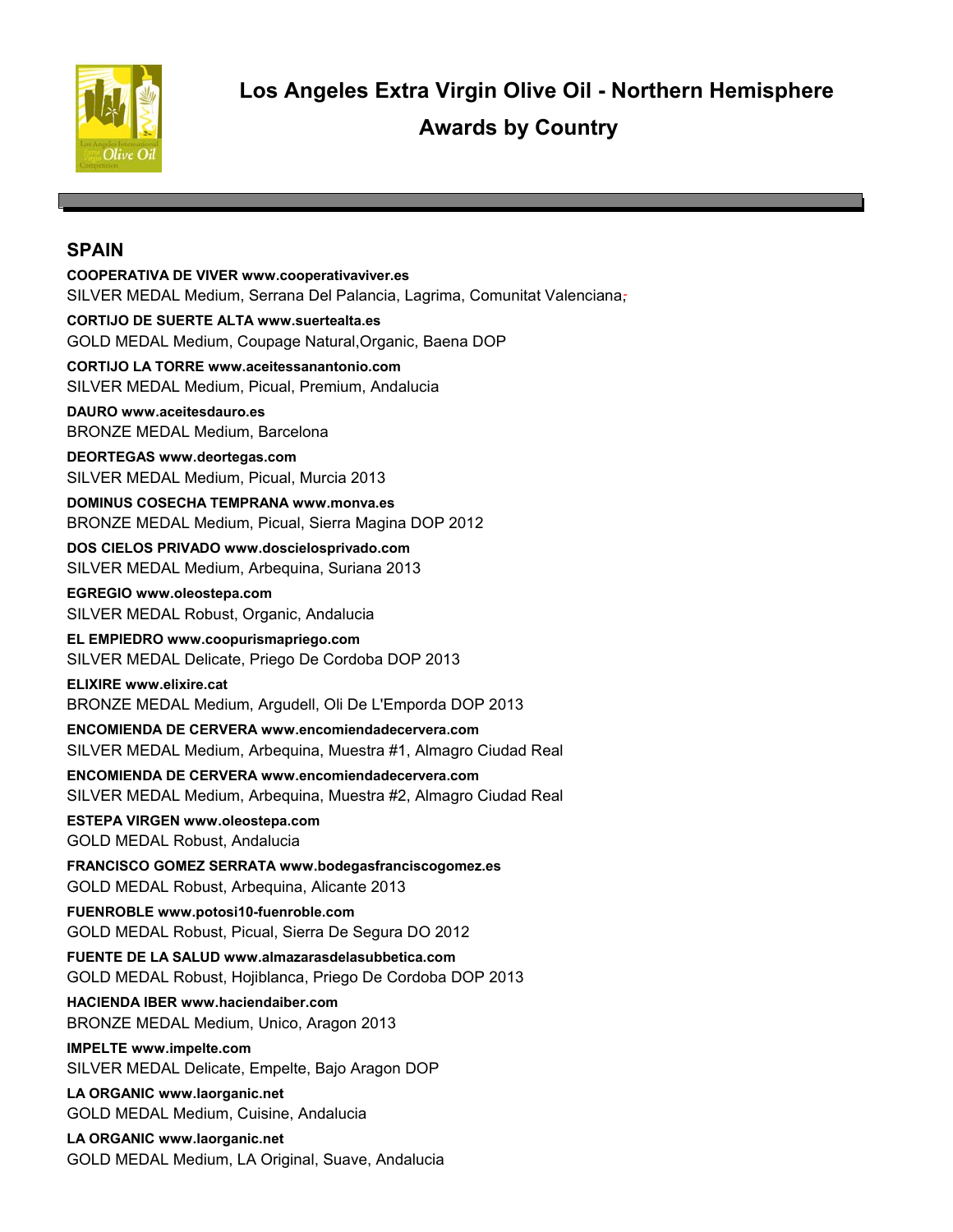

 **Awards by Country Los Angeles Extra Virgin Olive Oil - Northern Hemisphere**

### **SPAIN**

**LA ORGANIC www.laorganic.net** GOLD MEDAL Robust, LA Original, Intenso, Andalucia **LUQUE www.alcubilla2000.com** GOLD MEDAL Medium, Organic, Kosher, Spain **MARQUES DE GRINON www.pagosdefamilia.com** BEST OF CLASS, GOLD MEDAL Robust, Oleum Artis, Toledo 2013 **MARQUES DE GRINON www.pagosdefamilia.com** GOLD MEDAL Medium, Duo, Toledo 2013 **MARQUES DE VALDUEZA www.marquesdevaldueza.com** GOLD MEDAL Delicate, Estate Bottled, Extremadura **MAS TARRES www.olissole.com** GOLD MEDAL Delicate, Arbequina, Siurana DOP 2012 **MASIA EL ALTET www.masia-el-altet.com** GOLD MEDAL Medium, Changlot Real, Special Selection, Valenciana 2013 **MASIA EL ALTET www.masia-el-altet.com** GOLD MEDAL Medium, Picual, High End, Comunidad Valenciana 2013 **MASIA EL ALTET www.masia-el-altet.com** SILVER MEDAL Medium, High Quality, Comunidad Valenciana 2013 **MELGAREJO www.aceites-melgarejo.com** GOLD MEDAL Medium, Andalucia **MELGAREJO www.aceites-melgarejo.com** GOLD MEDAL Robust, Composicion Premium, Andalucia **MESTRAL www.coopcambrils.com** SILVER MEDAL Medium, Arbequina, Siurana PDO **MOLINO DE LEONCIO GOMEZ www.gomeoliva.com** GOLD MEDAL Delicate, Priego De Cordoba DOP 2013 **MONTSAGRE www.catalanventures.com** SILVER MEDAL Medium, Picual, Tarragona **MUELOLIVA www.muelolives.es** SILVER MEDAL Medium, Picual, Priego De Cordoba DOP 2013

**OLEUM PRIORAT www.oleumpriorat.com** GOLD MEDAL Delicate, Arbequina, Siurana DOP 2012

**OLEUM PRIORAT www.oleumpriorate.com** GOLD MEDAL Medium, Elixir, Siurana DOP 2012

**OLV www.almararaalcaraz.com** GOLD MEDAL Medium, Ecologico, Albacete

**O-MED www.omedoil.com** BRONZE MEDAL Robust, Arbequina, Spain

**ORBEOLIVE OIL SL www.orbeolive.com/50K.php** SILVER MEDAL Robust, Serrana de Espadan, 50 K, Comunidad Valenciana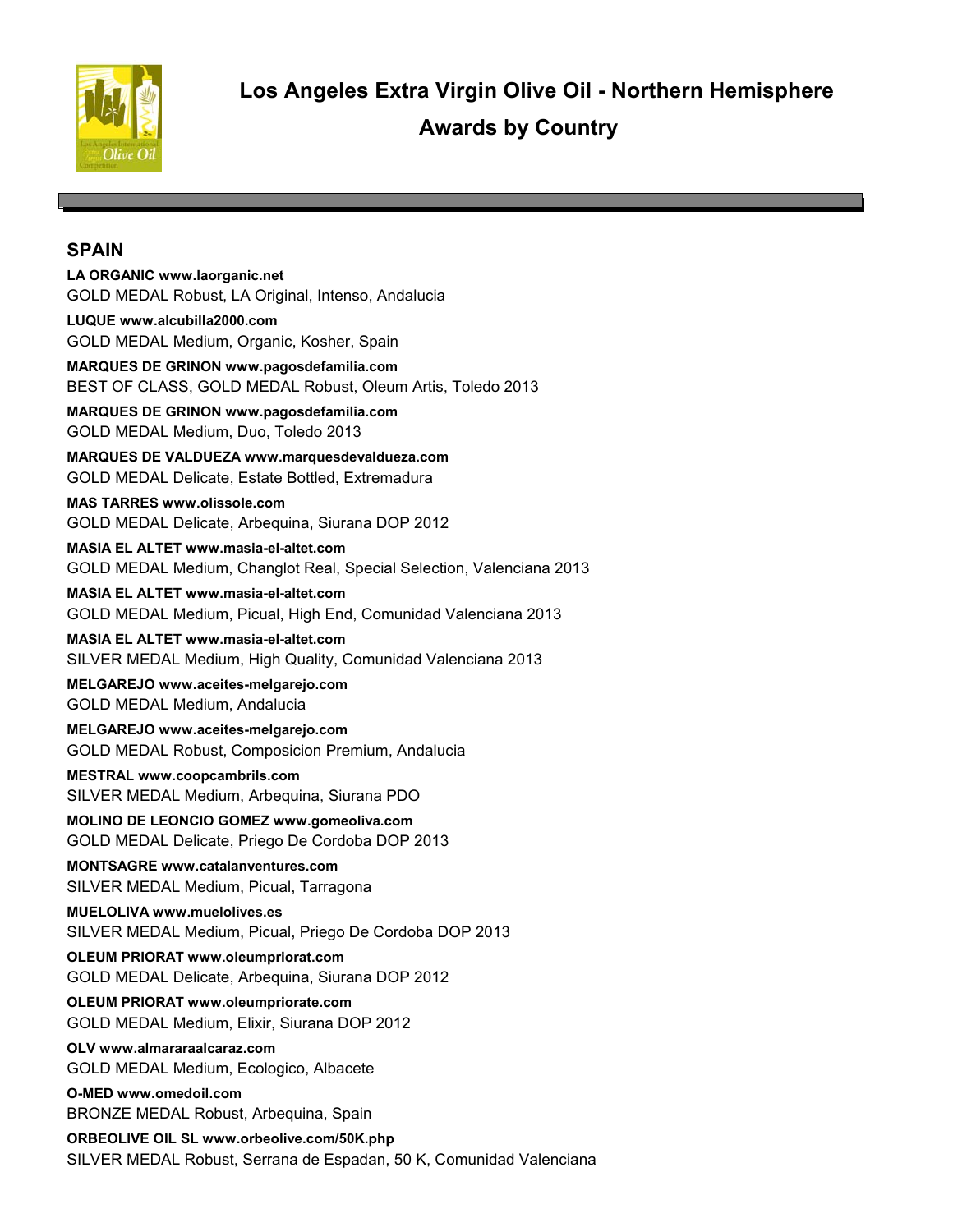

### **SPAIN**

**ORO BAILEN www.orobailen.com** GOLD MEDAL Robust, Picual, Reserva Familiar, Andalucia 2013 **ORO DE GENAVE www.olivardesegura.es** SILVER MEDAL Medium, Bio, Sierra De Segura DO 2013 **ORO DEL DESIERTO www.orodeldesierto.com** GOLD MEDAL Medium, Organic, Andalucia **PAGO DE BALDIOS SAN CARLOS www.pagobaldiosancarlos.com** BRONZE MEDAL Delicate, Arbequina, Extremadura **PARQUEOLIVA www.almazarasdelasubbetica.com** GOLD MEDAL Robust, Picual, Serie Oro, Priego De Cordoba DOP 2013 **RINCON DE LA SUBBETICA www.almazarasdelasubbetica.com** BEST OF CLASS, GOLD MEDAL Robust, Hojiblanca, Priego De Cordoba DOP 2013 **SANTA INEZ www.santainesoliveoil.com** SILVER MEDAL Medium, Arbequina, Zaragoza 2013 **SENORIO DE JAIME ROSELL www.beneoliva.com** SILVER MEDAL Medium, Arbequina, Maximum, Alicante 2013 **SENORIO DE JAIME ROSELL www.beneoliva.com** SILVER MEDAL Robust, Arbequina, Summum, Alicante 2013 **SENORIO DE SEGURA www.olivardesegura.es** SILVER MEDAL Medium, Sierra De Segura DOP 2013 **SENORIO DE VIZCANTAR www.aceitesvizantar.com** BRONZE MEDAL Delicate, Priego De Cordoba 2013 **SENORIOS DE RELLEU www.senoriosderelleu.com** GOLD MEDAL Robust, Changlot Real, Limited, Valenciana 2012 **SENORIOS DE RELLEU www.senoriosderelleu.com** SILVER MEDAL Medium, Coupage, Valenciana 2012 **TUCCIOLIVA www.amadorsca.es** SILVER MEDAL Medium, Picual, Gran Seleccion, Jaen **VALLE DE RICOTE www.aceitevalledericote.com** GOLD MEDAL Medium, Arbequina, Albacete **VENTA DEL BARON www.muelolives.es** GOLD MEDAL Robust, Priego De Cordoba DOP 2013 **VERDE ESMERALDA www.verdesmeraldaolive.com** GOLD MEDAL Robust, Picual, Jaen **TURKEY ATTIKA www.gidatay.com.tr**

**MAKARON OLIVE OIL www.makaronoliveoil.com** SILVER MEDAL Delicate, Early Harvest, Tank 2, Izmir 2013

BRONZE MEDAL Medium, Ayvalik, 07 Aydin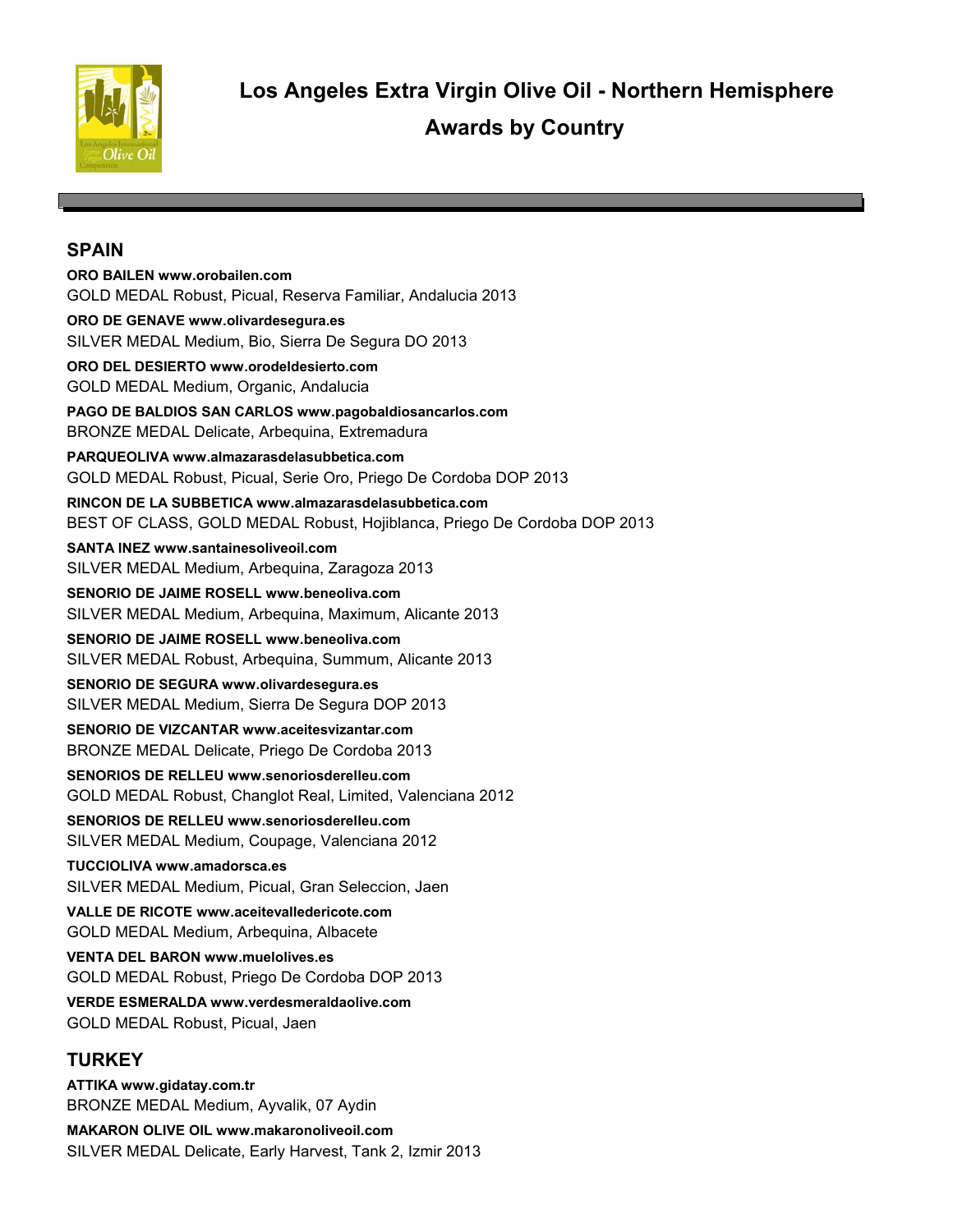

# **TURKEY**

**MAKARON OLIVE OIL www.makaronoliveoil.com** SILVER MEDAL Delicate, Early Harvest, Tank 5, Izmir 2013

**MAKARON OLIVE OIL www.makaronoliveoil.com** BRONZE MEDAL Delicate, Early Harvest, Tank 3, Izmir 2013

**SELATIN www.selatin-evo.com** SILVER MEDAL Delicate, Narli. Narli Region

**TARIS www.ta-ze.com.tr** BRONZE MEDAL Medium, First Harvest, Edremit Region

# **USA**

**ALPHAWOLF RANCH www.eagleeyewine.com** BRONZE MEDAL Medium, Napa Valley

**APOLLO OLIVE OIL www.apollooliveoil.com** BEST OF SHOW - DOMESTIC - Robust, BEST OF CLASS, GOLD MEDAL Robust, Barouni, Yuba County

**APOLLO OLIVE OIL www.apollooliveoil.com** GOLD MEDAL Medium, Sierra, Organic, Yuba County

**APOLLO OLIVE OIL www.apollooliveoil.com** SILVER MEDAL Medium, Mistral, Organic, Yuba County

**APOLLO OLIVE OIL www.apollooliveoil.com** SILVER MEDAL Medium, Coratina, Yuba County

**APOLLO OLIVE OIL www.apollooliveoil.com** BRONZE MEDAL Medium, Nocellara, Organic, Yuba County

**ATHENA'S GROVE**  BRONZE MEDAL Medium, French Blend, Yuba County 2013

**BARI OLIVE OIL www.barioliveoil.com** SILVER MEDAL Flavored, Lemon Infused, San Joaquin Valley 2012

**BARI OLIVE OIL www.barioliveoil.com** BRONZE MEDAL Medium, Gourmet, San Joaquin Valley

**BARI OLIVE OIL www.barioliveoil.com** BRONZE MEDAL Flavored, Tandoori Masala, San Joaquin Valley 2012

**BAVA FAMILY GROVE www.bavafamilygrove.com** BRONZE MEDAL Delicate, Organic, Escalon

**BERKELEY OLIVE GROVE 1913 www.berkeleyolivegrove.com** SILVER MEDAL Robust, Classic, Organic, Butte County 2013

**BERKELEY OLIVE GROVE 1913 www.berkeleyolivegrove.com** BRONZE MEDAL Medium, Reserve, Organic, Butte County 1013

**BERKELEY OLIVE GROVE 1913 www.berkeleyolivegrove.com** BRONZE MEDAL Medium, Gold, Organic, Butte County 2013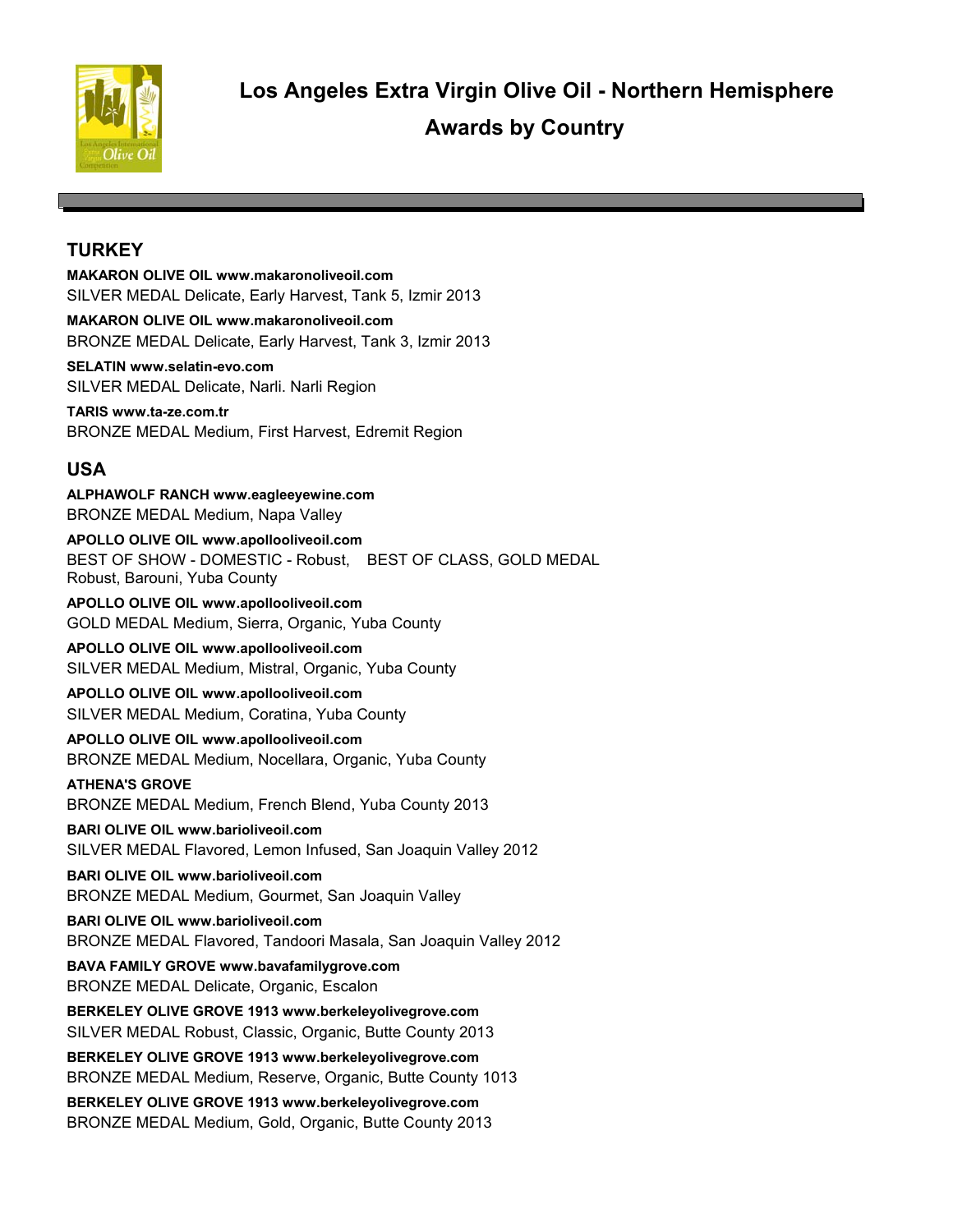

#### **BLUE SKIES**

BRONZE MEDAL Medium, Organic, Glen Ellen 2012

**CAFE COLLAGE www.cafecollage.net**

BRONZE MEDAL Robust, Oregon House, Yuba County

**CALIFORNIA GOLD OLIVE OIL CO. www.californiagoldoliveoil.com** BRONZE MEDAL Medium, Estate, Favolosa, Oakdale

**CALIFORNIA GOLD OLIVE OIL CO. www.californiagoldoliveoil.com** BRONZE MEDAL Delicate, Laurel's Blend, Oakdale

**CALIFORNIA OLIVE RANCH www.californiaoliveranch** SILVER MEDAL Medium, Millers Blend, Northern California

**CALIVIRGIN www.calivirgin.com** GOLD MEDAL Flavored, Guilty Garlic, Lodi 2013

**CALIVIRGIN www.calivirgin.com** GOLD MEDAL Flavored, Jalapeno Garlic, Lodi 2013

**CALIVIRGIN www.calivirgin.com** GOLD MEDAL Flavored, Hot Virgin Jalapeno, Lodi 2013

**CALIVIRGIN www.calivirgin.com** SILVER MEDAL Flavored, Bountiful Basil, Lodi 2013

### **CALIVIRGIN www.calivirgin.com**

SILVER MEDAL Flavored, Lusty Lemon, Lodi 2013

#### **CALIVIRGIN www.calivirgin.com**

BRONZE MEDAL Flavored, Rustic Rosemary, Lodi 2013

**CALIVIRGIN www.calivirgin.com** BRONZE MEDAL Delicate, Lodi 2013

**CALOLEA www.calolea.com** SILVER MEDAL Flavored, Blood Orange, Butte County 2013

**CALOLEA www.calolea.com** BRONZE MEDAL Flavored, Meyer Lemon, Yuba County 2013

**CALOLEA www.calolea.com** BRONZE MEDAL Robust, Butte County 2013

**CALOLEA www.calolea** BRONZE MEDAL Medium, Butte County 2013

**CASA PAU HANA**  GOLD MEDAL Robust, Lucca, El Paso de Robles 2013

**CASA PAU HANA**  SILVER MEDAL Medium, El Paso De Robles 2013

**CASA ROSA FARMS www.casarosafarm.com** SILVER MEDAL Flavored, Central San Joaquin Valley 2012

**CHALK HILL CLEMATIS www.chalkhillclematis.com** GOLD MEDAL Robust, CHC, Chalk Hill Valley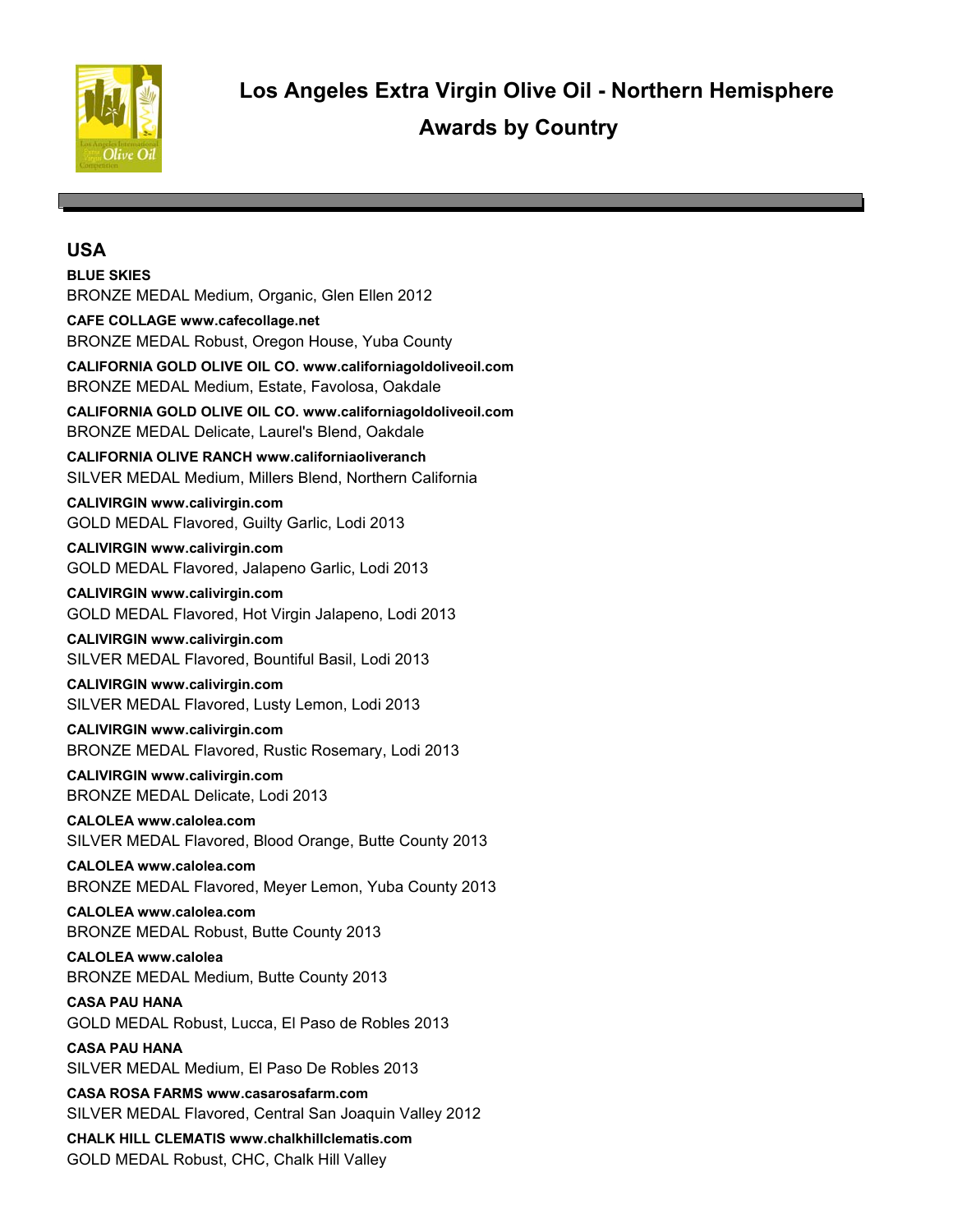

**CLOUD 9 ORCHARD www.cloud9orchard.com** SILVER MEDAL Medium, Spanish Blend, Central Coast 2013

**CORTO www.corto-olive.com** SILVER MEDAL Medium, Millers Blend, Central Valley 2013

**CORTO www.corto-olive.com** BRONZE MEDAL Medium, Central Valley 2013

**CORTO www.corto-olive.com** BRONZE MEDAL Robust, Central Valley 2013

**CORTO www.corto-olive.com** BRONZE MEDAL Medium, Central Valley 2013

**DESERT OLIVE FARMS www.desertolivefarms.com** SILVER MEDAL Medium, Late Harvest, Imperial Valley

**DESERT OLIVE FARMS www.desertolivefarms.com** BRONZE MEDAL Delicate, Late Harvest, Imperial Valley

**DONA LISA** 

SILVER MEDAL Robust, Tuscan Varietals, Sonoma County 2013

**DRY CREEK OLIVE COMPANY www.drycreekolivecompany.com** GOLD MEDAL Robust, Trattore Farms Blend, California 2013

**DRY CREEK OLIVE COMPANY www.drycreekolivecompany.com** GOLD MEDAL Medium, Frutetto Blend, California 2013

**DRY CREEK OLIVE COMPANY www.drycreekolivecompany.com** GOLD MEDAL Flavored, Cara Cara Orange, California 2013

**DRY CREEK OLIVE COMPANY www.drycreekolivecompany.com** GOLD MEDAL Flavored, Lime, California 2013

**DRY CREEK OLIVE COMPANY www.drycreekolivecompany.com** SILVER MEDAL Medium, Healdsburg Blend, California 2013

**DRY CREEK OLIVE COMPANY www.drycreekolivecompany.com** BRONZE MEDAL Flavored, Pink Grapefruit, California 2013

**ENFUSO www.enfuso.com** BRONZE MEDAL Flavored, Turbo, Smoke Infused, Capay Valley 2013

**ENZO www.enzooliveoil.com** SILVER MEDAL Medium, California 2013

**ENZO www.enzooliveoil.com** SILVER MEDAL Medium, California 2013

**ENZO www.enzooliveoil.com** BRONZE MEDAL Flavored, Meyer Lemon, Arbosana, California 2012

**FANDANGO OLIVE OIL www.fandangooliveoil.com** SILVER MEDAL Medium, Elegante, Late Harvest, Paso Robles 2013

**FANDANGO OLIVE OIL www.fandangooliveoil.com** SILVER MEDAL Medium, Fiesta, Organic, Paso Robles 2013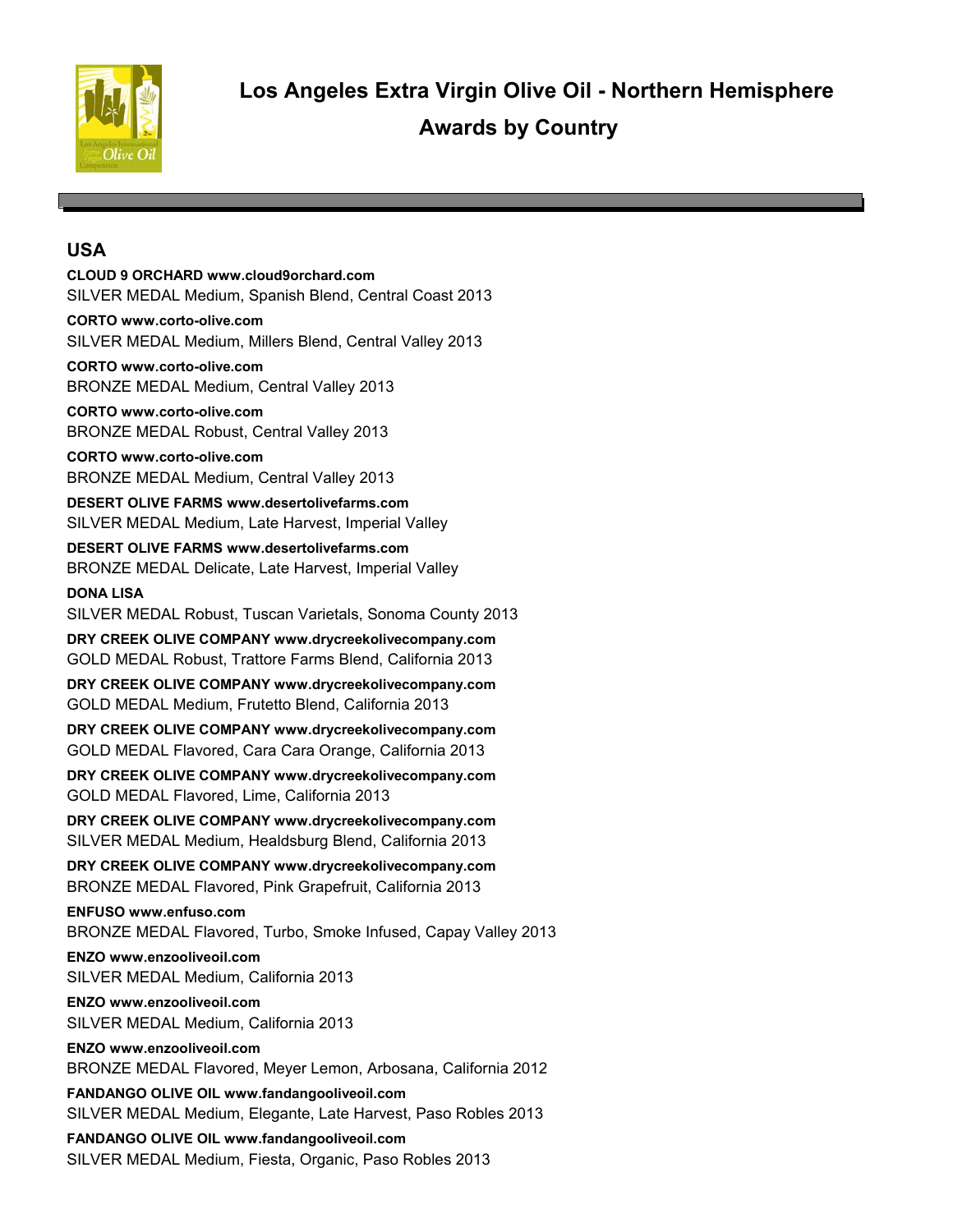

**FANDANGO OLIVE OIL www.fandangooliveoil.com** BRONZE MEDAL Medium, Valiente, Early Harvest, Paso Robles 2013 **FRANTOIO GROVE www.frantoiogrove.com** GOLD MEDAL Medium, Frantoio, Santa Clara County **FRATE SOLE OLIVE OIL www.fratesole.net** SILVER MEDAL Robust, Estate Grown,Tuscan, Yolo **GALLO FAMILY OLIVE OIL www.ejgallo.com** SILVER MEDAL Medium, Spicy Blend, San Joaquin Valley **GALLO FAMILY OLIVE OIL www.ejgallo.com** SILVER MEDAL Delicate, Mild Blend, San Joaquin Valley **GALLO FAMILY OLIVE OIL www.ejgallo.com** SILVER MEDAL Medium, North Coast, North Coast **GALLO FAMILY OLIVE OIL www.ejgallo.com** BRONZE MEDAL Medium, Bogetti Ranch, San Joaquin Valley **GALLO FAMILY OLIVE OIL www.ejgallo.com** BRONZE MEDAL Medium, Bogetti Ranch, San Joaquin Valley **GLOBAL GARDENS www.globalgardensonline.com** BRONZE MEDAL Delicate, Late Harvest, Organic, Santa Barbara County

**GLOBAL GARDENS www.globalgardensonline.com** BRONZE MEDAL Medium, Los Alamos Estate,Organic, Santa Barbara

**GRUMPY GOATS www.grumpygoatsfarm.com** GOLD MEDAL Robust, Coratina, Yolo County 2012

**GRUMPY GOATS www.grumpygoatsfarm.com** GOLD MEDAL Robust, Picual, Yolo County 2012

**GRUMPY GOATS www.grumpygoatsfarm.com** BRONZE MEDAL Delicate, Pendolino, Yolo County 2012

**HILL CREEK RANCH www.hillcreekvineyard.com** SILVER MEDAL Medium, Kelseyville 2012

**HILLSTONE OLIVE OIL www.hillstoneoliveoil.com** GOLD MEDAL Robust, Yolo County 2013

**HILLSTONE OLIVE OIL www.hillstoneoliveoil.com** SILVER MEDAL Robust, Yolo County 2013

**IL FIORELLO OLIVE OIL CO. www.ilfiorello.com** GOLD MEDAL Robust, Pendolino, Solano County 2013

**IL FIORELLO OLIVE OIL CO. www.ilfiorello.com** GOLD MEDAL Robust, Leccino, Solano County 2013

**IL FIORELLO OLIVE OIL CO. www.ilfiorello.com** SILVER MEDAL Medium, Frantoio, Solano County 2013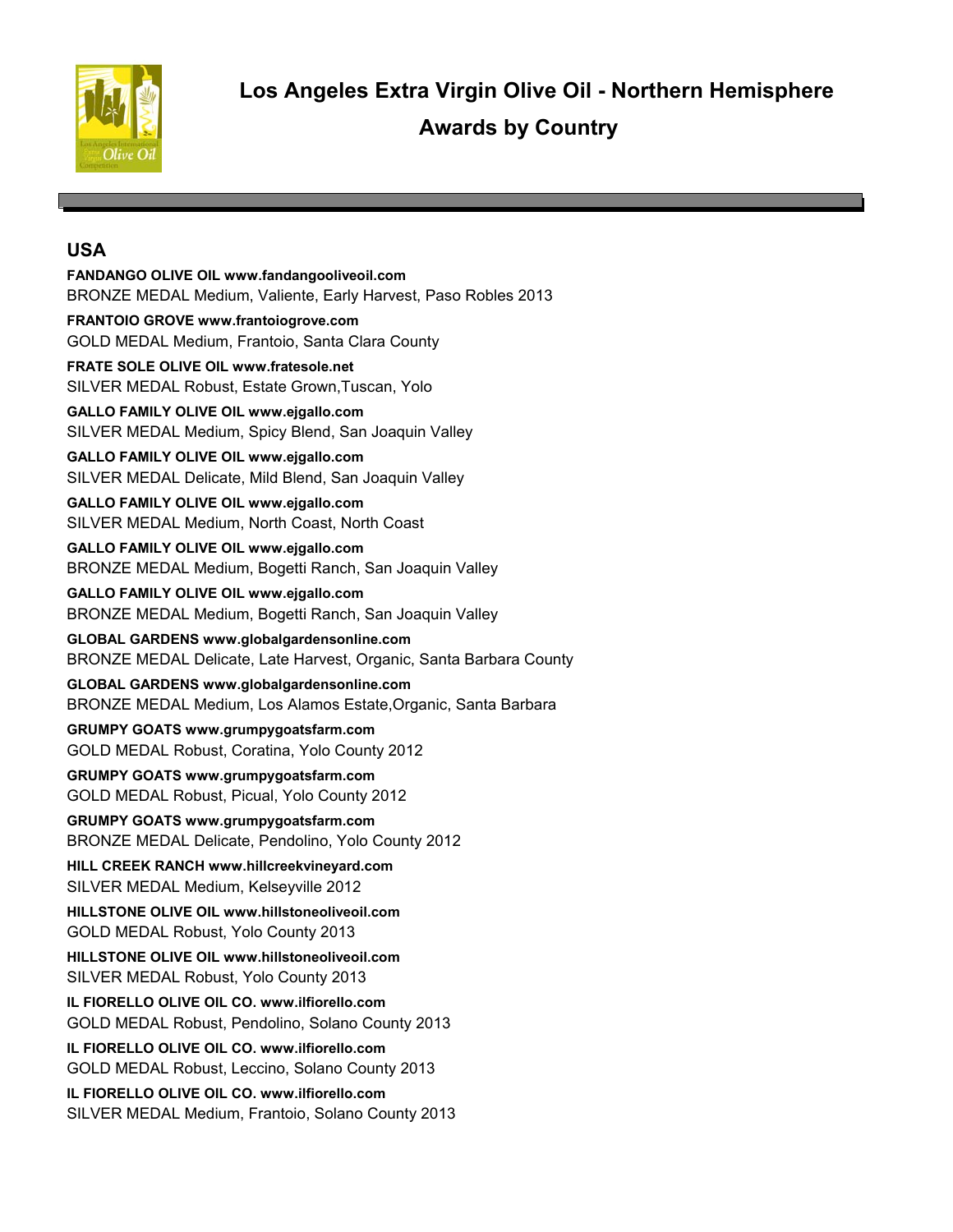

**ISERN & SONS**  BEST OF SHOW - DOMESTIC - Medium, BEST OF CLASS, GOLD MEDAL Medium, Early Harvest, Mediterranean, Butte County 2013 **JG FAMILY ESTATE www.josephfarms.com** SILVER MEDAL Medium, Merced County **JOVIA GROVES OLIVE OIL www.joviagroves.com** SILVER MEDAL Delicate, Suisun Valley 2012 **JOVIA GROVES OLIVE OIL www.joviagroves.com** SILVER MEDAL Delicate, Estate Grown, Solano County 2012 **KATZ www.katsandco.com** SILVER MEDAL Medium, Rock Hill Ranch, Organic, Suisun Valley 2013 **KATZ www.katzandco.com** SILVER MEDAL Medium, Chef's Pick, Organic, Suisun Valley **KILER RIDGE www.kilerridge.com** SILVER MEDAL Robust, Tuscan, Paso Robles 2013 **KILER RIDGE www.kilerridge.com** BRONZE MEDAL Medium, Cook's Choice, Central Coast 2013 **LA RUSTICANA D ORSA www.larusticanadorsa.com** SILVER MEDAL Medium, Big Paw, Santa Cruz Mountains **LACONIA-CRETE OLIVE OIL COMPANY**  SILVER MEDAL Medium, Dry Creek Valley **LONE OAK OLIVE OIL www.loneoakoliveoil.com** SILVER MEDAL Delicate, Tuscan Blend, Arroyo Grande 2013 **LUCERO OLIVE OIL www.lucerooliveoil.com** GOLD MEDAL Robust, Anthony's Blend, Corning 2013 **LUCERO OLIVE OIL www.lucerooliveoil.com** GOLD MEDAL Flavored, Corning 2013 **LUCERO OLIVE OIL www.lucerooliveoil.com** SILVER MEDAL Medium, Cold Pressed, Corning 2013 **LUCERO OLIVE OIL www.lucerooliveoil.com** SILVER MEDAL Medium, Cold Pressed, Corning 2013 **LUCERO OLIVE OIL www.lucerooliveoil.com** BRONZE MEDAL Medium, Cold Pressed, Corning 2013 **LUCERO OLIVE OIL www.lucerooliveoil.com** BRONZE MEDAL Robust, Cold Pressed, Corning 2013 **MANI www.maniimports.com** BRONZE MEDAL Medium, California **MARDESICH ESTATE**  SILVER MEDAL Robust, Tuscan Blend, Paso Robles 2013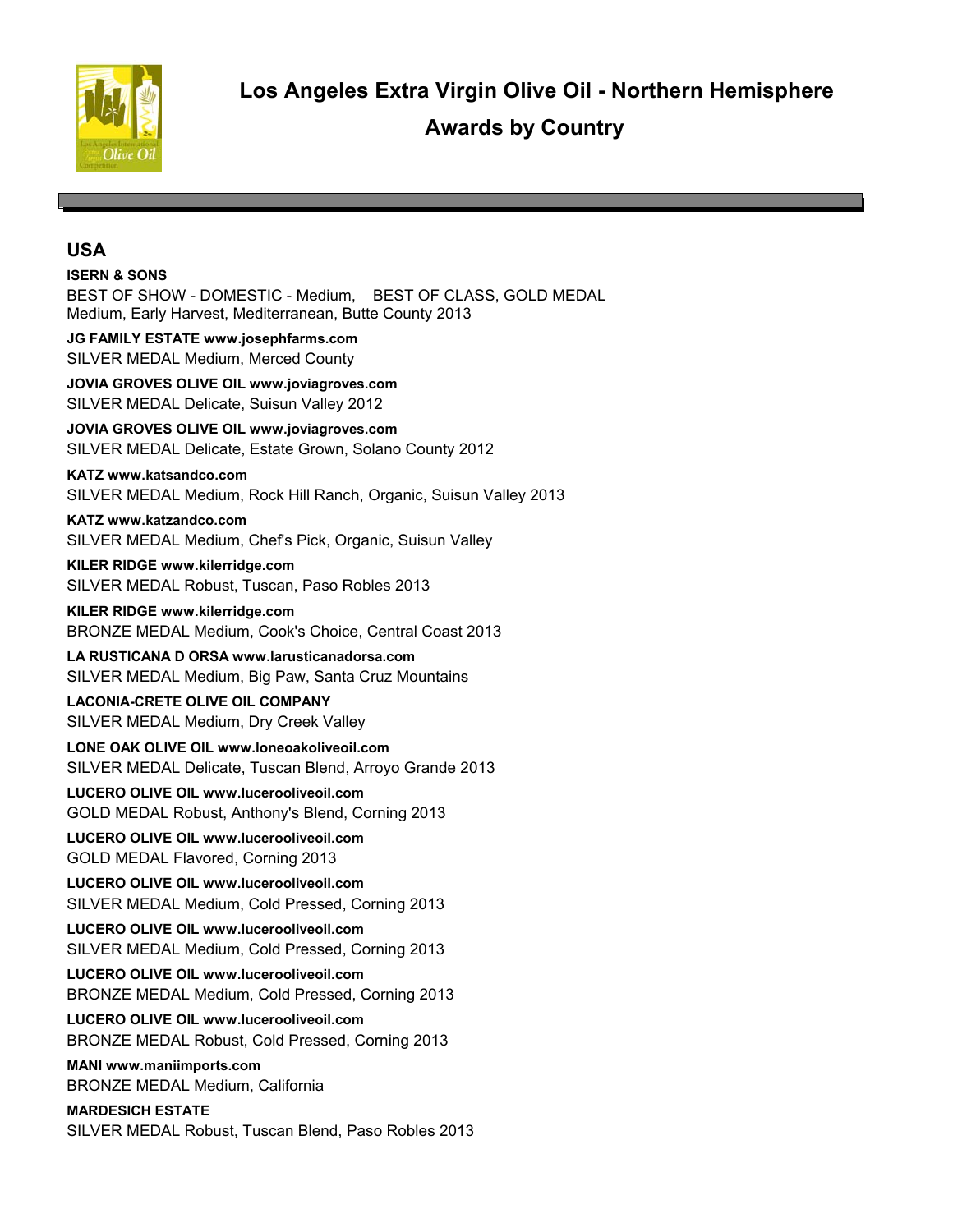

#### **MARDESICH ESTATE**

SILVER MEDAL Medium, Paso Robles 2013

#### **MCNAB VALLEY RANCH**

GOLD MEDAL Medium, Estate, Mendocino

**MENDOCINO OLIVE OIL COMPANY www.goldenvineyards.com** BRONZE MEDAL Medium, Spanish, Mendocino County

**MENDOCINO OLIVE OIL COMPANY www.goldenvineyards.com** BRONZE MEDAL Medium, Greek, North Coast

**MENDOCINO OLIVE OIL COMPANY www.goldenvineyards.com** BRONZE MEDAL Medium, Mendocino County

**MOONSHADOW GROVE www.moonshadowgrove.com** GOLD MEDAL Medium, Miscela, Organic, Butte County 2013

**MOONSHADOW GROVE www.moonshadowgrove.com** SILVER MEDAL Medium, Estate, Organic, Butte County 2013

**MOONSHADOW GROVE www.moonshadowgrove.com** BRONZE MEDAL Medium, Estate, Organic, Butte County 2013

#### **MOOSE VALLEY OLIVE OIL**  SILVER MEDAL Delicate, Dr. Stephen's, Napa Valley 2013

**NUVO OLIVE OIL www.nuvooliveoil.com** BRONZE MEDAL Delicate, Oroville

**NUVO OLIVE OIL www.nuvooliveoil.com** BRONZE MEDAL Robust, Early Harvest, Oroville

**NUVO OLIVE OIL www.nuvooliveoil.com** BRONZE MEDAL Medium, Estate Blend, Oroville

**OLEA FARM www.oleafarm.com** GOLD MEDAL Robust, Tuscan Blend, San Luis Obispo County

**OLEA FARM www.oleafarm.com** SILVER MEDAL Medium, San Luis Obispo

**OLIO NUEVO www.olionuevo.com** SILVER MEDAL Medium, Estate, Paso Robles

**OLIO NUEVO www.olionuevo.com** BRONZE MEDAL Medium, Reserve Blend, Paso Robles

**OLIVAS DE ORO www.olivasdeoro.com** GOLD MEDAL Flavored, Basil, Organic, Central Coast 2013

**OLIVAS DE ORO www.olivasdeoro.com** GOLD MEDAL Flavored, Cilantro, Jalapeno, Central Coast 2013

**OLIVAS DE ORO www.olivasdeoro.com** SILVER MEDAL Delicate, Reserve, Central Coast

**OLIVAS DE ORO www.olivasdeoro.com** SILVER MEDAL Medium, Cal - Ital, Central Coast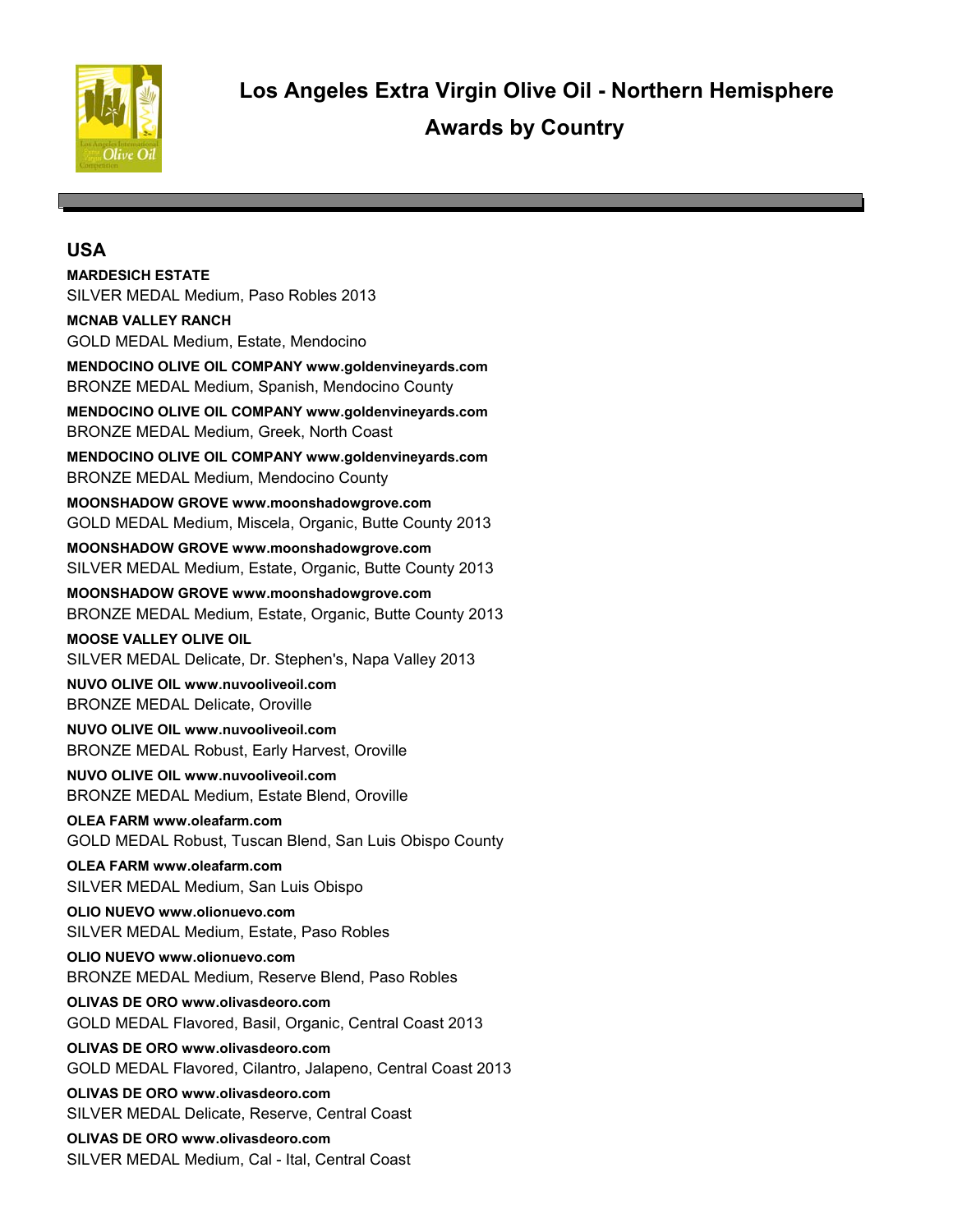

**OLIVAS DE ORO www.olivasdeoro.com** SILVER MEDAL Delicate, Mission Blend, Central Coast **OLIVE BRANCH FARM www.olivebrachfarm.org** SILVER MEDAL Robust, NW Sonoma County **OLIVE LEAF HILLS www.oliveleafhills.com** GOLD MEDAL Robust, Picholine, Estate Grown, Sonoma County **OLIVOPOLIS www.olivopolis.com** GOLD MEDAL Robust, Tuscan Blends, Lake County **PACIFIC SUN www.pacificsunoliveoil.com** GOLD MEDAL Medium, Tehama County Blend, Tehama Cnty 2013 **PACIFIC SUN www.pacificsunoliveoil.com** SILVER MEDAL Medium, Tuscan Blend, Tehama County 2013 **PACIFIC SUN www.pacificsunoliveoil.com** SILVER MEDAL Medium, Eva's Blend, Tehama County 2013 **PACIFIC SUN www.pacificsunoliveoil.com** BRONZE MEDAL Medium, Proprietor's Select, Tehama County 2013 **PASOLIVO www.pasolivo.com** GOLD MEDAL Robust, California Blend, Paso Robles 2013 **PASOLIVO www.pasolivo.com** SILVER MEDAL Robust, Paso Robles 2013 **RANCHO OLIVOS www.ranchoolivos.com** SILVER MEDAL Flavored, Garlic, Santa Ynez 2013 **RANCHO OLIVOS www.ranchoolivos.com** SILVER MEDAL Robust, Italian Blend, Santa Ynez **RED ROCK OLIVE OIL www.redrockoliveoil.com** BRONZE MEDAL Delicate, Red Label, Orland 2013 **ROANTI RANCH www.roantiranch.com** SILVER MEDAL Medium, Sonoma County 2012 **S&G ESTATES**  SILVER MEDAL Robust, Rancho Palos Verde **SAN MIGUEL OLIVE FARM www.smolivefarm.com** SILVER MEDAL Medium, Tuscan Varietals, California 2013 **SCRIPPS COLLEGE www.scrippscollege.edu** BEST OF SHOW - DOMESTIC - Delicate, BEST OF CLASS, GOLD MEDAL Delicate, Claremont, Ojai **SEKA HILLS www.sekahills.com** SILVER MEDAL Medium, Premium, Capay Valley **SIERRA D'ORO OLIVE OIL www.sierradoro.com** GOLD MEDAL Robust, Primo Toscano Organic, Yuba County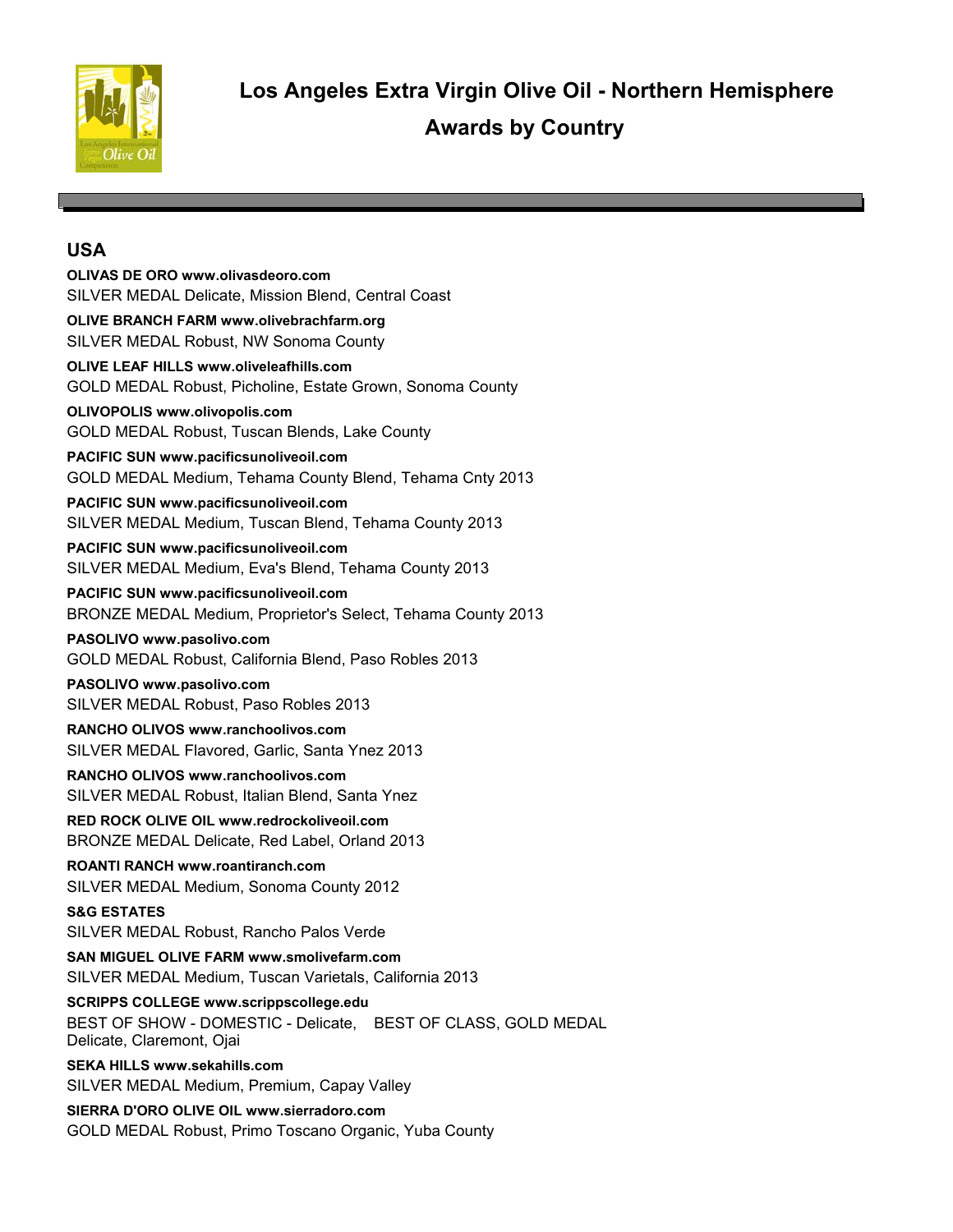

**SIERRA D'ORO OLIVE OIL www.sierradoro.com** SILVER MEDAL Delicate, Delicato Toscano, Organic, Yuba County **SISAR CREEK OLIVE OIL www.sisarcreek.com** GOLD MEDAL Medium, Organic, Ventura County **SISTER JULIE'S www.starcross.org** GOLD MEDAL Robust, Tuscan Blend, Organic, Sonoma County **SOLLA STELLA www.texashillcountryoliveco.com** BRONZE MEDAL Delicate, Premium Select, Corning **STAGGERING HILL OLIVE CO**  BRONZE MEDAL Medium, Stagg Hill Cuvee, Paso Robles 2013 **STONEHOUSE CALIFORNIA OLIVE OIL www.stonehouseoliveoil.com** GOLD MEDAL Robust, Reserve Blend, Napa **STONEHOUSE CALIFORNIA OLIVE OIL www.stonehouseoliveoil.com** SILVER MEDAL Flavored, Blood Orange, Corning **SUTTER BUTTES OLIVE OIL COMPANY www.sutterbuttesoliveoil.com** GOLD MEDAL Flavored, Citrus Habanero, Sacramento Valley **TERRA VERDE www.texashillcountryoliveco.com** SILVER MEDAL Medium, Estate Grown, Stockton, Corning **TEXAS HILL COUNTRY www.texashillcountryoliveco.com** GOLD MEDAL Medium, Stockton, Corning **THE CALISTOGA OLIVE**  BRONZE MEDAL Medium, Calistoga **THE INSTITUE**  BRONZE MEDAL Robust, Mission Blend, Santa Clara County **THE VILLA BARONE www.thevillabarone.com** GOLD MEDAL Robust, Tuscan Blend, Organic, Lake County **TIME OLIVE OIL www.olivegrovepartners.com** SILVER MEDAL Delicate, #6, N. Lebanon, California 2012 **TIME OLIVE OIL www.olivegrovepartners.com** SILVER MEDAL Medium, #5, N. Lebanon, California 2012 **TOMORROW'S HARVEST www.burchellnursery.com** GOLD MEDAL Robust, California **TOMORROW'S HARVEST www.burchellnursery.com** BRONZE MEDAL Delicate, California **TRIPLE PLAY www.tripleplayoliveoil.com** SILVER MEDAL Medium, Coach's Blend, Sutter County **TUSCALI OLIVE OIL www.tuscalioliveoil.com**

GOLD MEDAL Robust, Tuscan Varietals, San Luis Obispo 2013

#### **VILLA PARADISO**

SILVER MEDAL Medium, Italian Blend, Napa Valley 2012